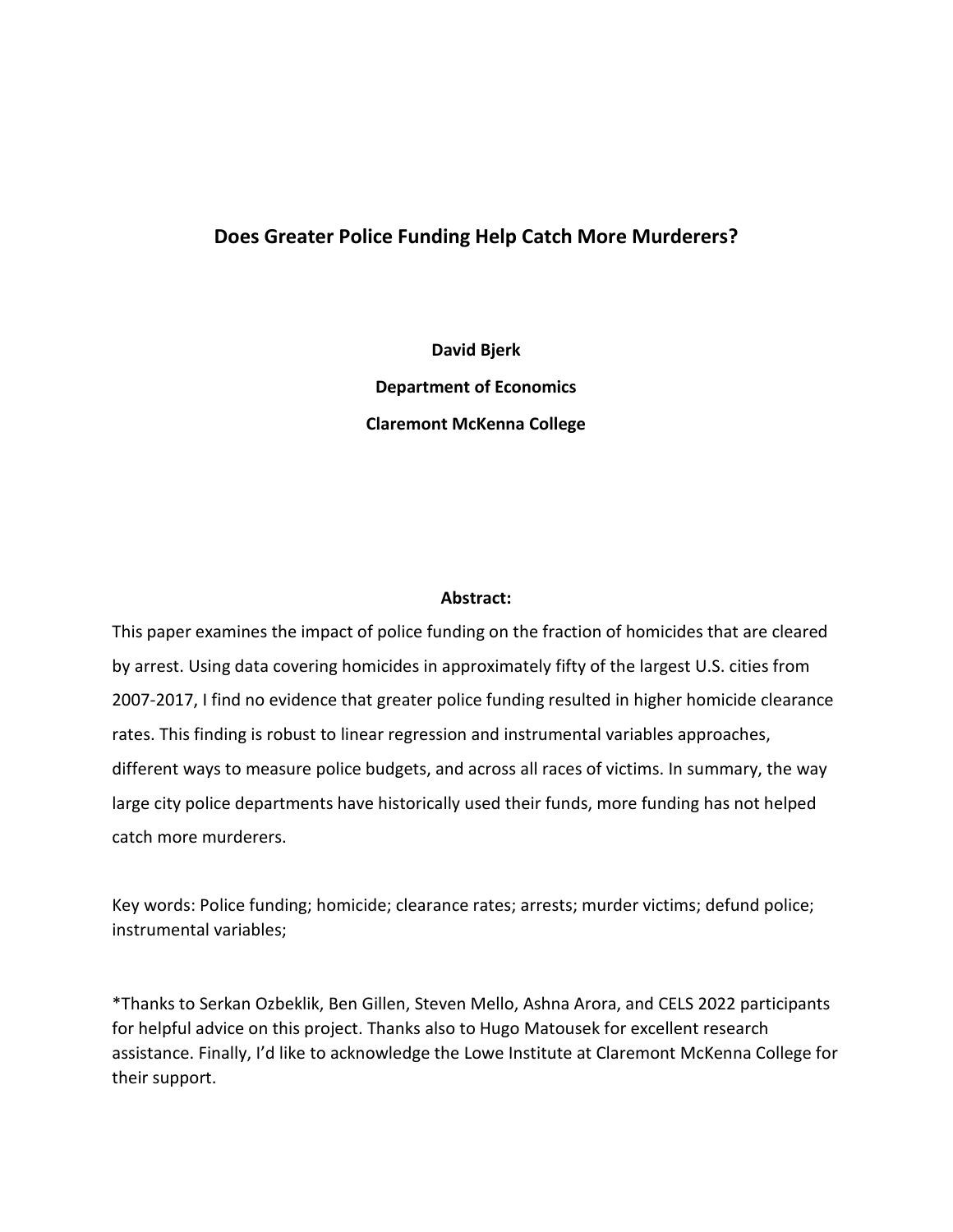### **I - Introduction**

After the killing of George Floyd by Minneapolis Police Officer Derek Chauvin in May 2020, large protests erupted in many American cities. These protests were the culmination of many years of concern and outrage regarding a view that law-enforcement officers have been overly violent and aggressive in policing small infractions of Black and Latino individuals.<sup>[1](#page-1-0)</sup> But there has also been another voice of concern about something arguably just problematic, though less often expressed, which is the perception law-enforcement under-performs when it comes to holding perpetrators responsible for violent crimes such as murder, particularly when the victims are Black and Latino men. In her book *Ghettoside*, the journalist Jill Leovy states:

"Forty years after the civil rights movement, impunity for the murder of black men remained America's great, though mostly invisible race problem. The institution of criminal justice, so remorseless in other ways in an era of get-tough sentencing and `preventative' policing, remained feeble when it came to answering for the lives of black murder victims." (Leovy 2015, p 7)

This study takes a detailed look at this issue in urban America, examining how the fraction of homicides for which an arrest is made (hereafter referred to as the homicide *clearance rate*) not only varies by the characteristics of the victim, but also how such rates vary across cities conditional on the characteristics of the victim. Of specific interest will be to assess the extent to which city police budgets impact homicide clearance rates. This latter issue is of particular import given one of the most visible calls for action coming from protests in the summer of 2020 was to "Defund the Police." While it was not always well-specified what was meant by defunding the police, many city leaders responded to these calls by saying they would cut their police budgets. Over the course of the 2020, numerous prominent cities as Austin, New York City, San Francisco, Portland, Philadelphia, Baltimore, and Washington D.C. all

<span id="page-1-0"></span><sup>&</sup>lt;sup>1</sup> There are also a variety of studies reflecting some truth behind these views, including Anwar and Fang (2006), Antonovics and Knight (2009), Gelman, Fagan, and Kiss (2007), Fagan, Davies, and Carlis (2012), Horace and Rohlin (2016), Coviello and Persico (2015), Gonclaves and Mello (2021), and Hoekstra and Sloan (forthcoming), just to name a few.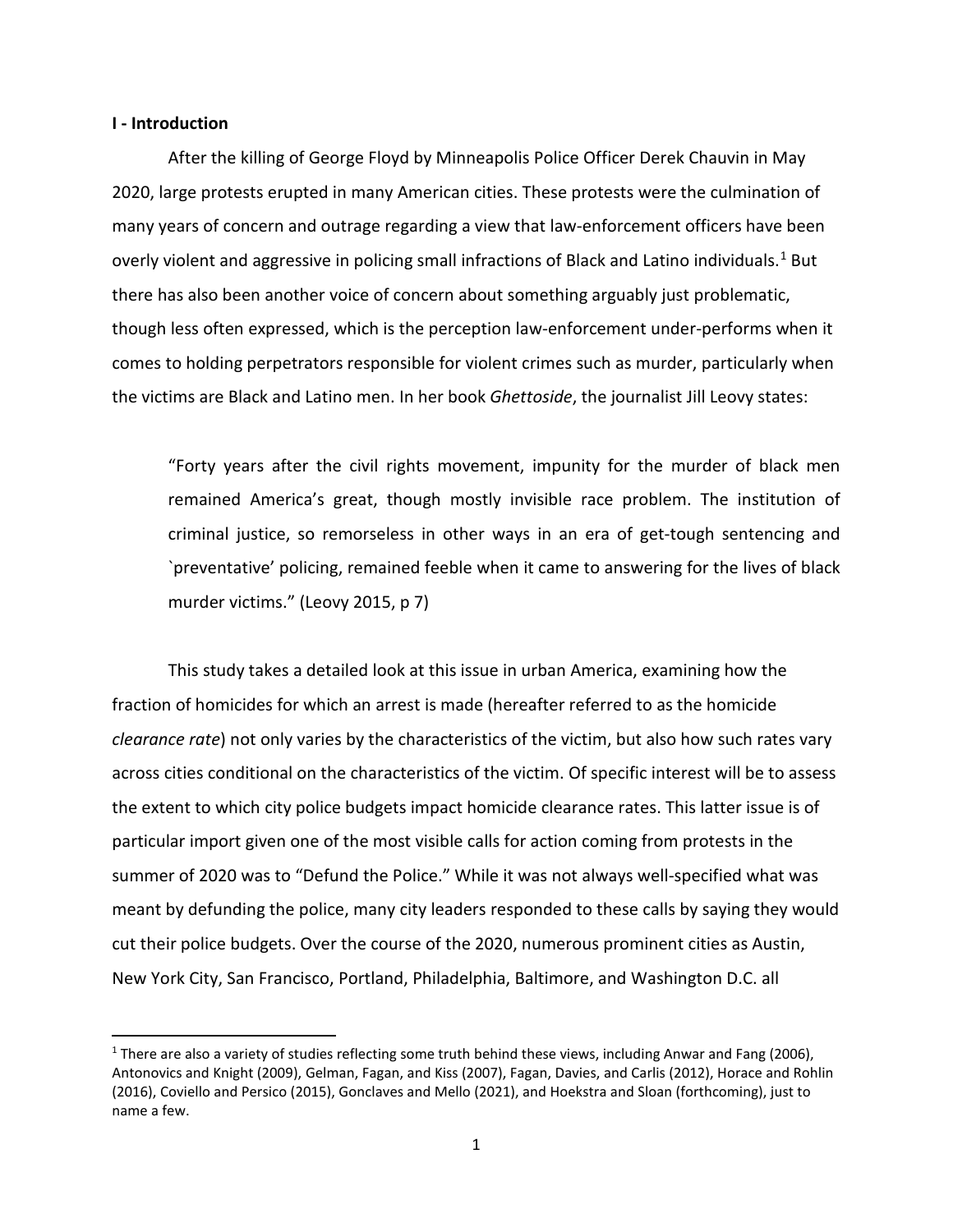suggested they would make significant cuts to their police budgets. This study hopes to shed some light on the potential consequences of such budget moves when it comes to solving homicides.

To look at these issues I employ a dataset collected by the Washington Post (Washington Post 2018), which contains information regarding all homicides that took place in fifty of the largest American cities between 2007 and 2017. These data generally include age, race, and sex of the victim, along with the city and place within the city where the victim was found. I supplement the Washington Post homicide data with city and neighborhood economic and demographic data from the American Community Survey (as well as crime data from the FBI and unemployment data from the BLS) to further assess how homicide clearance rates vary by city and neighborhood characteristics. Moreover, I additionally use city budget data to assess the impact of police budgets on homicide clearance rates.

My general results are as follows. First, in the large American cities between 2007 and 2017, the mean homicide clearance rate across large American cities hovered around 60 percent. Second, almost two-thirds of homicides in these large cities over this time period comprised minority adult males murdered in a heavily minority neighborhood, and moreover, the clearance rate for homicides for such homicides are generally 15 to 30 percentage points lower than they are for adult White male victims, adult female victims of all races, and child and elderly victims of all races and gender. Third, there is substantial variation in homicide clearance rates across cities, with the top five cities clearing over 75 percent of homicides over this time period, while in the bottom five cities clear less than 45 percent of homicides. Fourth and finally, while per capita police budgets vary quite widely across cities, and across years within cities, I find no evidence that such variation has any significant empirical relationship with homicide clearance rates.

With respect to this null finding regarding the impact of police budgets and homicide clearance rates, this result is quite precisely estimated, and is robust to controlling for city level, neighborhood level, and victim level characteristics, as well as city fixed-effects. Moreover, to control for the potential endogeneity between police budgets and current and expected crime conditions, which could also impact clearance rates, I employ an instrumental variables (IV)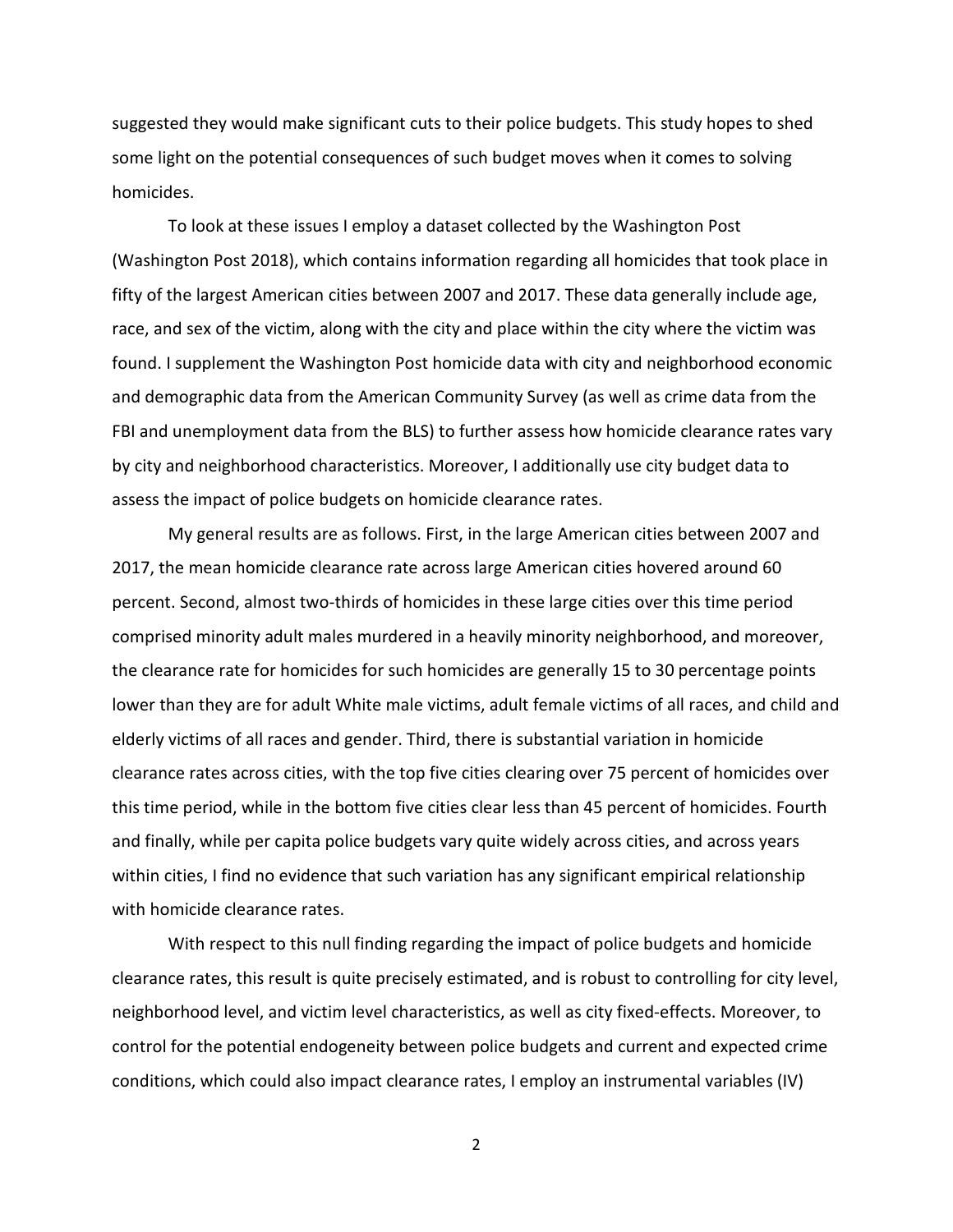approach, where I instrument for city police budgets with contemporaneous city fire protection budgets, as well the amount of money each city receives from the State or Federal governments. These IV results further reveal no evidence that greater police budgets increase homicide clearance rates.

Overall, while this study is not able to directly determine what would happen to homicide clearance rates if large U.S. cities were to dramatically cut or increase their police budgets, the results reveal that over the last decade, variation in police budgets across and within large American cities have had no discernable impact on homicide clearance rates.

#### **II – Related Literature**

One of the concerns raised about "Defund the Police" movement is the extent to which taking such actions might harm public safety. A variety of studies provide data regarding this concern indirectly by examining the causal impact of more police officers on crime rates (Levitt 2002; Evans and Owens 2007; DiTella and Schargrodsky 2004; Klick and Tabarrok 2005; Draca, Machin, and Witt 2011; Chalfin and McCrary 2018, Mellow 2019). Overall, these studies have found pretty consistent evidence that, all else equal, increasing the number of police officers lowers crime, particularly violent crime. Arguably, to the extent to which lowering police budgets will lessen the number of police officers, this is also at least suggestive that lowering police budgets will lead to more crime.

A separate, but arguably just as important concern however, is how lowering police funding may impact homicide clearance rates. Clearance rates, and homicide clearance rates in particular, are a key metric of policing for a couple of reasons. First, effective deterrence requires that those who are considering breaking a law to expect that there will be a reasonable chance that they will face significant consequences if they do so (Becker 1968; Erlich 1973; Lee and McCrary 2017). Detecting and charging a large fraction of individuals who break a law is obviously a key component of this. Given the egregious and irreversible nature of homicide, deterring this particular crime is of foremost interest. Second, almost any notion of justice requires those who break societal rules and harm others are held accountable in some manner. Finding and arresting those responsible for killing others is therefore a necessary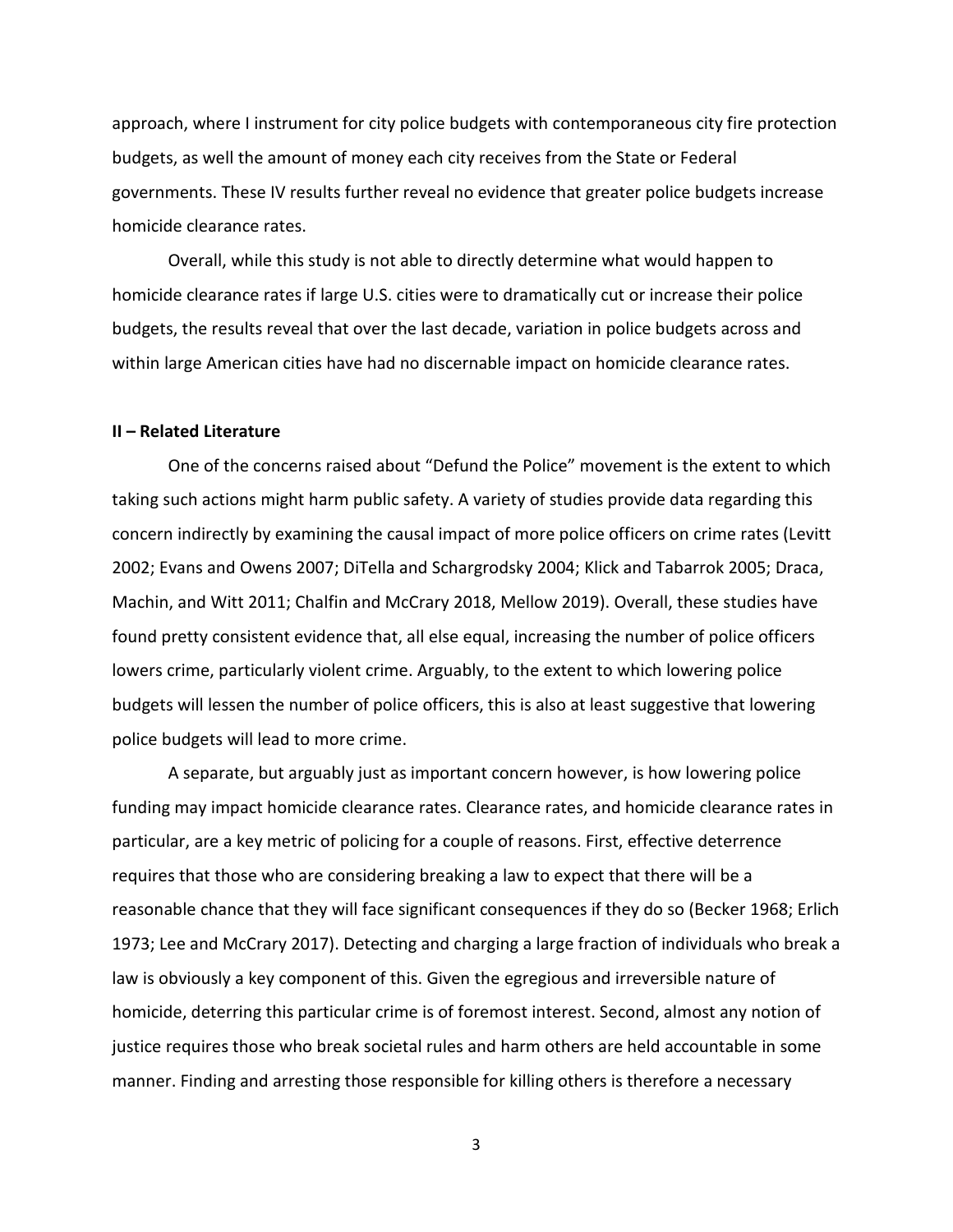component of a just society. Third, as alluded to in the introduction, several journalists have expressed concerns that homicide clearance rates are particularly low when the victims are Black and Latino men. For example, Jill Leovy states "(i)n Jim Crow Mississippi, killers of black people were convicted at a rate that was only a little lower than the rate that prevailed half a century later in L.A.---30 percent then versus 36 percent in Los Angeles County in the early 1990s" (Leovy 2015).

While to my knowledge there haven't been any studies formally looking at the impact of police budgets and crime clearance rates, there does exist a relatively robust discussion of clearance rates more generally in the criminology literature. One of the most notable trends this literature has documented has been how homicide clearance rates have been declining in the United States over time, from roughly 90 percent in 1960 to about 60 percent in the 2000s (FBI 2007; Ousey and Lee 2010; Riedel and Jarvis 2009).

Not surprisingly however, such clearance rates differ substantially across cities (Borg and Parker 2001; Horvath, Messig, and Hyeock Lee 2003; Keel, Jarvis, and Muirhead 2009; Roberts 2015), across neighborhoods within cities (Petersen 2017; Mancik, Parker, Williams 2018), and across different types of crimes, victims, and circumstances (Lee 2005; Addington 2006; Roberts 2007; Welford and Cronin 1999; Litwin and Xu 2007; Cook et al. 2019; Regoeczi, Jarvis, and Mancik 2020).

One of the biggest constraints to clearing homicides is the willingness of witnesses to come forward. Such resistance is generally more prevalent in neighborhoods characterized by high levels of social disadvantage (low income, low employment, low education), where residents are often less willing to cooperate with police due to lack of engagement with the community (Regoeczi and Jarvis, 2013), distrust in police (Puckett and Lundman 2003; Litwin, 2004; Tyler and Fagan 2008; Tyler, Fagan, and Geller 2014; Desmond, Papachristos, and Kirk 2016; Brunson and Wade 2019), and possibly a sociological structure the discourages reliance on formal institutions to punish violations (Anderson 1999). Neighborhoods with these characteristics also generally correspond to those with more violence.

Racial differences in homicide clearance rates have also been looked at somewhat extensively, with mixed results (Bachman 1994; Welford and Cronin 1999; Lee 2003). Part of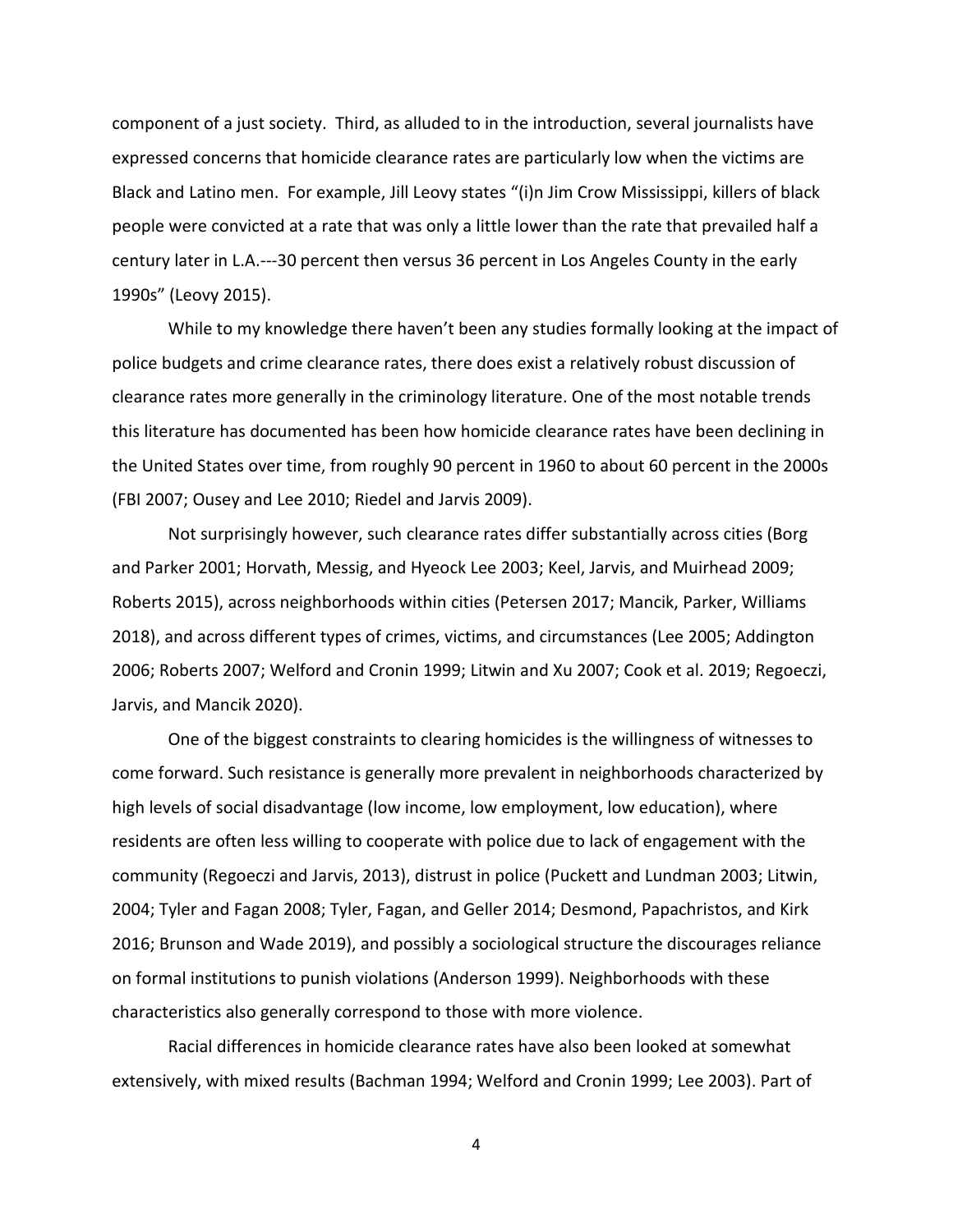the reason for these mixed results may be related to the issues discussed above, in the sense that it is not clear which other neighborhood, crime, and context variables should be controlled for when looking at racial disparities in homicide clearance rates. Indeed, in one of the most comprehensive studies of racial variation in homicide clearance rates to date, Fagan and Geller (2018) use data from the FBI's Supplementary Homicide Reports to look at all homicides in the United States between 1976 and 2009. They find that homicides with White victims are significantly more likely to be cleared by arrest than homicides with Black victims, but a substantial portion of this disparity can be accounted for by the racial and socio-economic characteristics of the county where the homicide took place.

## **III – Methodology**

The primary question of interest of this study is whether the likelihood a homicide is cleared by arrest is impacted by the monetary resources available to the investigating police department? Police department resources can potentially impact homicide clearance rates through a couple of channels. Maybe most obviously, greater police resources may facilitate hiring more officers, whether this be patrolmen or investigators, allowing for more manpower on each homicide case, which could help identify and find murderers (Liska et al. 1985). Similarly, more resources could allow for the purchase of more technology and/or paying confidential informants, both of which could also help identify and find more murderers. Indeed, Braga and Dusseault (2016) and Braga, Turchan, and Barao (2019) analyze the impact of a specific intervention in Boston in 2012 which increased the number of homicide detectives, added a civilian crime analyst position and an additional Victim-Witness Resource Officer, engaged in additional training and ordered protocols for the Crime Scene Response Unit, and convened monthly peer review sessions for open homicide investigations. These studies found that the collection of these initiatives involved in this intervention notably increased homicide clearance rates in a city which had historically lagged on this dimension.

There is also a potential indirect impact. Namely, increased police budgets may allow for hiring more police or other types of investments that reduce the number of homicides, which in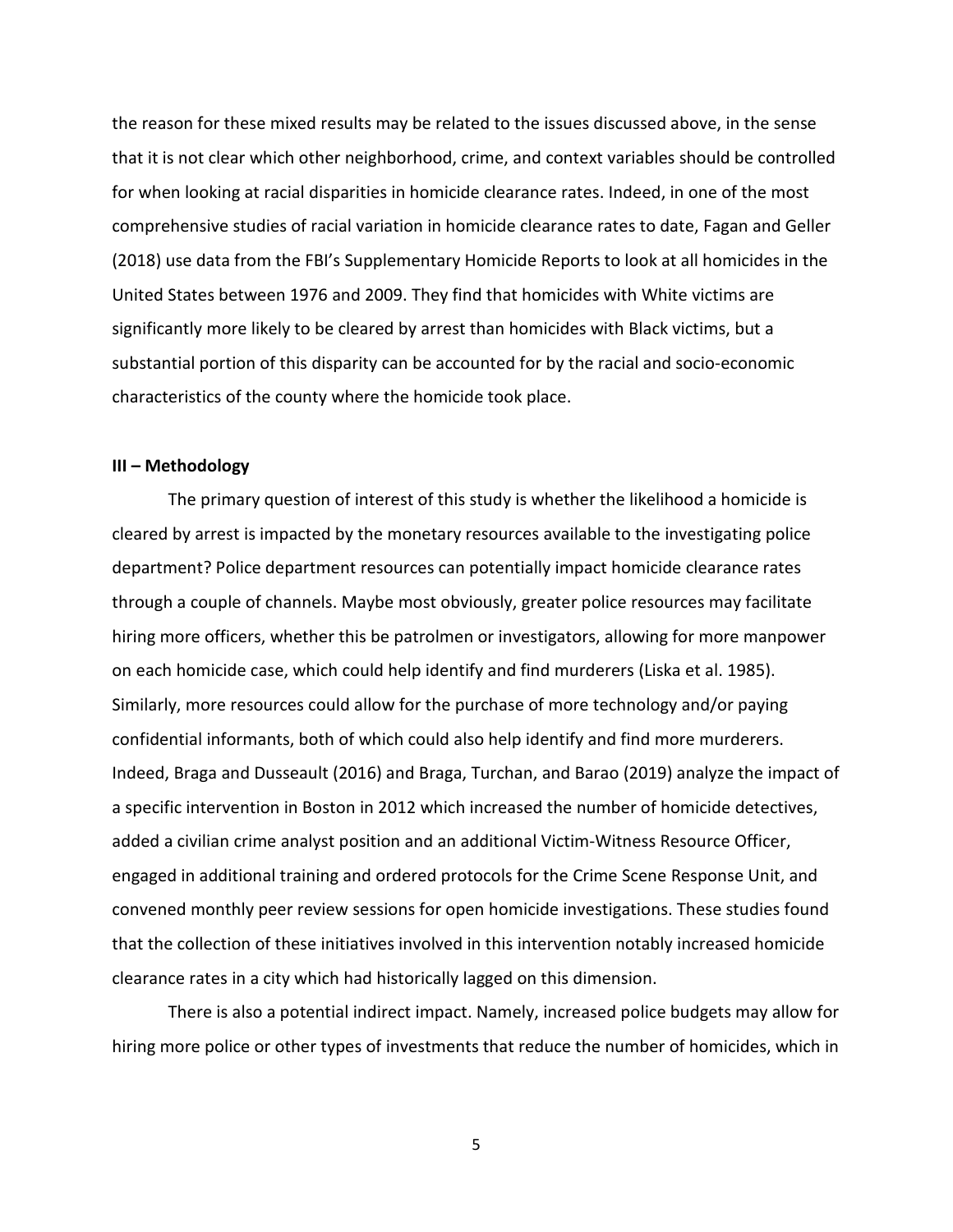turn means the homicide detectives and others involved in homicide policing are less capacity constrained, which in turn raises homicide clearance rates.

On the other hand, it has also been argued that while hiring more officers indeed lowers crime, it also increases arrests for low-level crimes, particularly among Black residents (Chalfin et al. 2020). This in turn can create tensions and distrust between community members and police, potentially making community members more hesitant to cooperate and assist with homicide investigations, lessening the ability of police to identify and find murderers. Furthermore, it is by no means clear that additional police resources go to the types of initiatives included in the Boston intervention discussed earlier. Rather, they may far more often be to be used for things that have little relation to solving homicides, such as new cars, better protective equipment, updated facilities, higher salaries, or initiatives to deal with other issues such as homelessness or auto theft.

So how to evaluate whether greater policing resources systematically helps increase homicide clearance rates? In a perfect world (at least for researchers), there would be quasirandom variation in the treatment of interest (per capita police budget) within and across otherwise comparable cities. Under this thought experiment, then, we could use OLS to estimate a regression equation of the following form:

$$
Clearance Rate_{c,t} = \alpha + \beta_1 Police Budget_{c,t} + \tau_t + \varepsilon_{c,t}
$$
 (1)

where *Clearance Ratec,t* is the homicide clearance rate in city *c* in year *t*, *Police Budgetc,*<sup>t</sup> is the per capita police budget in city *c* in year *t*, *τ<sup>t</sup>* capture year fixed-effects (which may capture things like changing technology), and *εc,t* is idiosyncratic error. The coefficient β<sup>1</sup> would obviously be our coefficient of interest and capture any causal impact of police budget size on homicide clearance rates.

Even in this "perfect" world, however, a couple of issues arise. First, measuring police budgets for a city isn't necessarily straightforward. While most large cities have their own police department, there are often others also operating within city boundaries simultaneously, notably county sheriffs. More broadly, as stated by the Lincoln Institute website: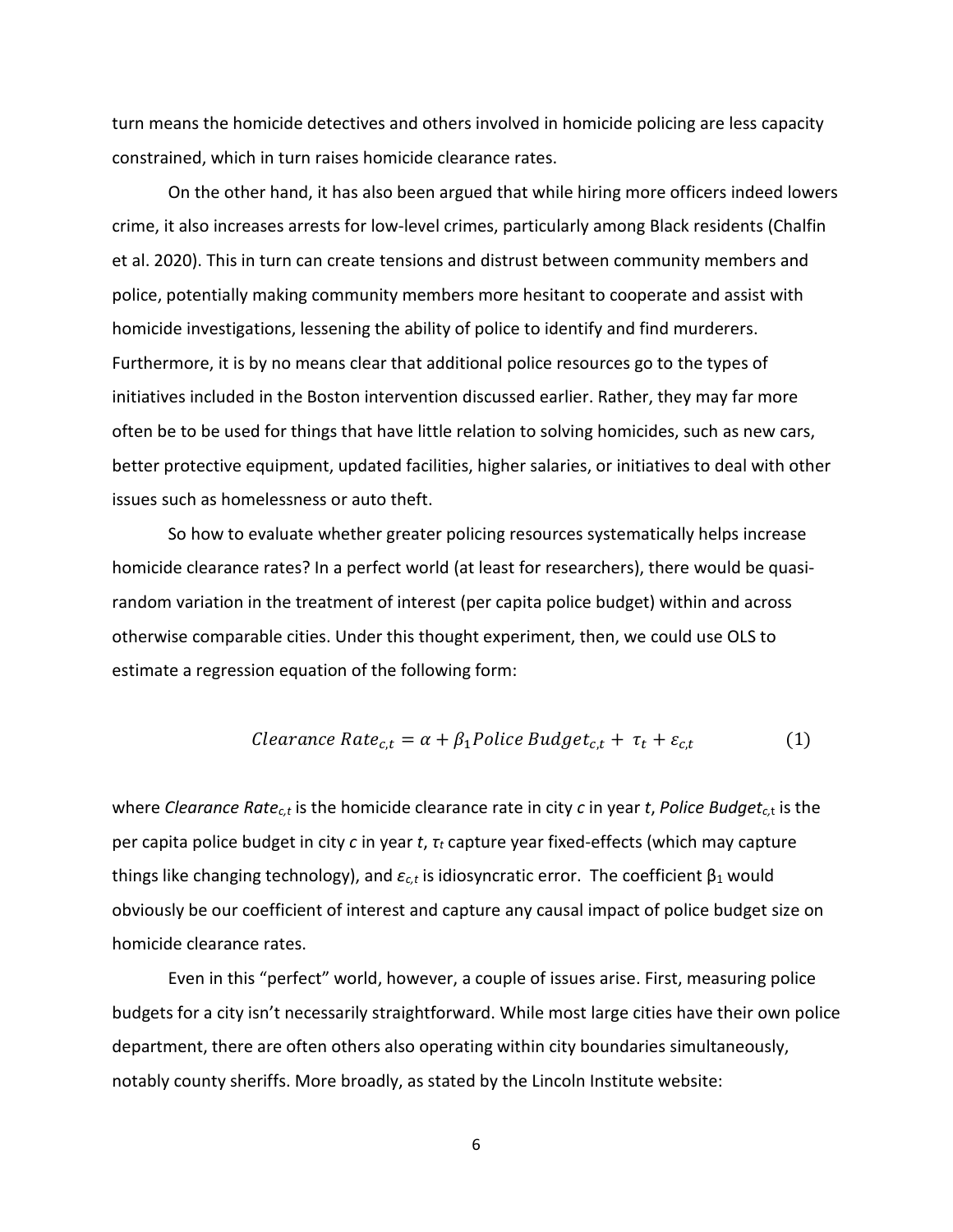"…the responsibility for providing local public services is often divided among multiple governments, including the municipal government (referred to in this document as a city government) and overlying county governments, independent school districts, and special districts. Fiscal comparisons across city governments alone can thus be highly misleading."

To deal with this, the Lincoln institute constructs Fiscally Standardized Cities (FiSCs) by adding up revenues and expenditures for each city government along with the appropriate share (based on population distribution) of revenue and expenditures from overlying counties, school districts, and other forms of shared government resources. While I will primarily use budget data for these FiSCs, I will check robustness of my results to simply using city only budget data as well.

A bigger issue with equation (1) and the preceding discussion is that the world is certainly not equivalent to that little thought experiment presented above. Cities are not homogenous, and their heterogeneities may impact their police budgets and potentially their homicide clearance rates. For example, cities with higher recent homicide rates might increase their police budgets in response, but also see their homicide investigation resources more constrained. Or some cities may be facing harder economic conditions, which could constrain their ability to increase police budgets despite having lots of homicides to solve. More broadly, cities might differ in the composition of homicides that occur, and some homicides are harder to solve than others. For example, some cities might have a larger number of homicides of children or women, which are far more likely to be done by close acquaintances or family members than homicides of adult males, which may make them easier to solve all else equal. Or, some cities might have a higher number of homicides of Black men that take place in poor primarily Black neighborhoods, which may in turn be harder to solve than those involving White men that take place in richer or less minority heavy neighborhoods due to better cooperation of witnesses with police. Given this, one might worry that such variation in circumstances could make any relation between police budgets and clearance rates hard to pick up, or even worse,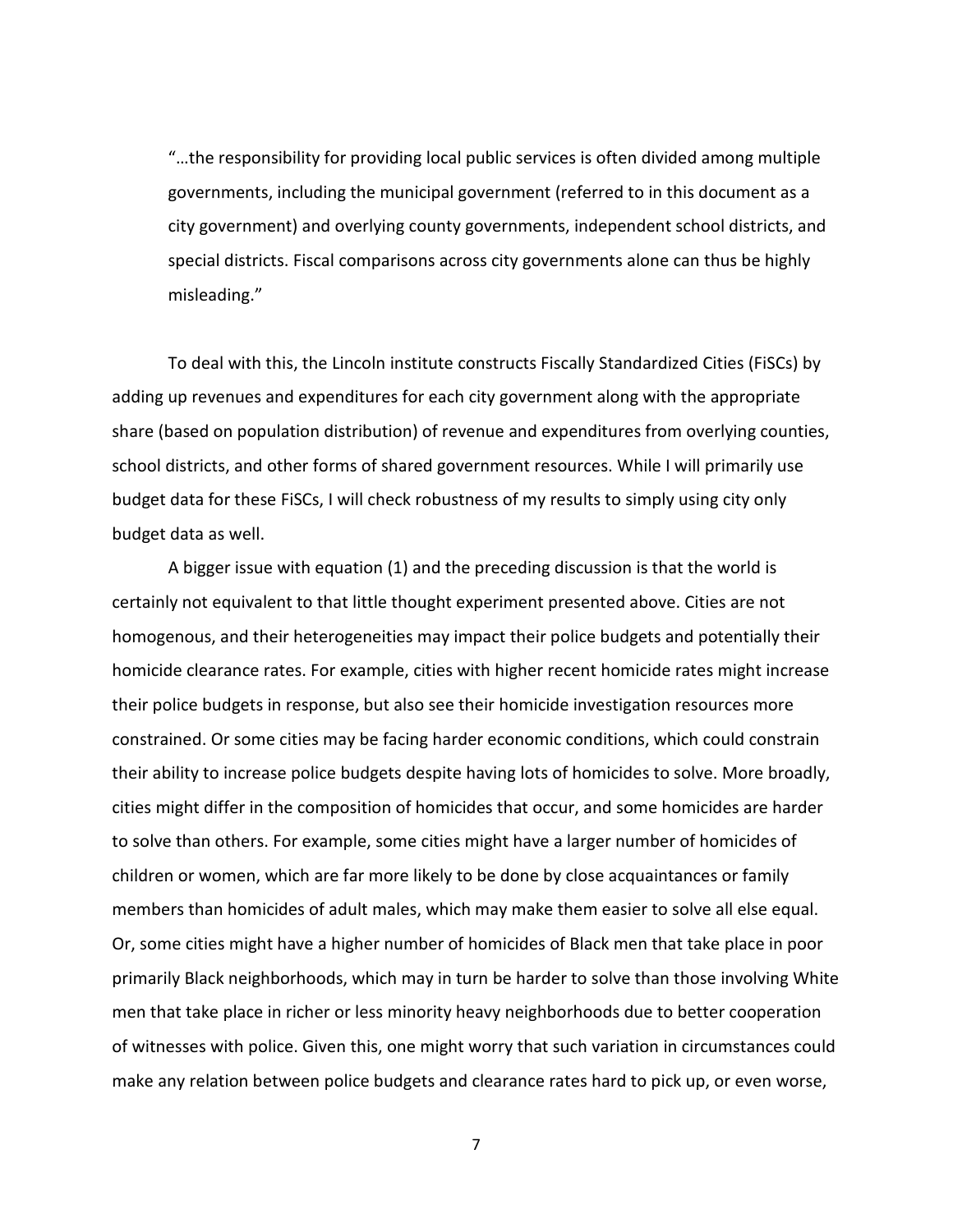cities with harder to solve homicides may actually be investing more in policing in an attempt to solve them, which would negatively bias  $\beta_1$  estimated from equation (1).

One solution would be to try to control for as many such characteristics as possible, via estimating a regression of the form:

> Clearance Rate<sub>ct</sub>  $= \alpha + \beta_1$ Police Budget<sub>c,t</sub> + Case<sub>c,t</sub> $\varphi$  +  $\gamma$ Homicides<sub>c,t</sub> +  $\sigma$ Unemployment<sub>c,t</sub>  $+ X_c \theta + \tau_t + \varepsilon_{c,t}$  (2)

where new control variables include *Casec,t* which is a vector of homicide case characteristics in each city *c* in year *t*, *Homicidesc,t* which capture the homicide rate in city *c* in year *t, Unemployment<sub>c,t,</sub>* which captures unemployment rates in city *c* in year *t*, and  $X_c$  which is a vector of other city-wide characteristics including racial demographics, median income, percent poor, measures of racial segregation, population, and region indicators. The estimate of  $\beta_1$ coming from (2) would then tell you the empirical relationship between police budgets on homicide clearance rates holding constant some of the key characteristics of the homicides, as well as the recent homicide and unemployment rates, and other city level economic and demographic characteristics.

The issue that remains in equation (2) is that that there still may be omitted variables that influence both homicide clearance rates and police budgets. Given this, another possible strategy would be to estimate equation (2) with city-level fixed-effects instead of city-level time invariant characteristics, or

> Clearance Rate<sub>ct</sub>  $= \alpha + \beta_1$ Police Budget<sub>c,t</sub> + Case<sub>c,t</sub> $\varphi$  +  $\gamma$ Homicides<sub>c,t</sub> +  $\sigma$ Unemployment<sub>c,t</sub>  $+ \mu_c + \tau_t + \varepsilon_{c,t}$  (3)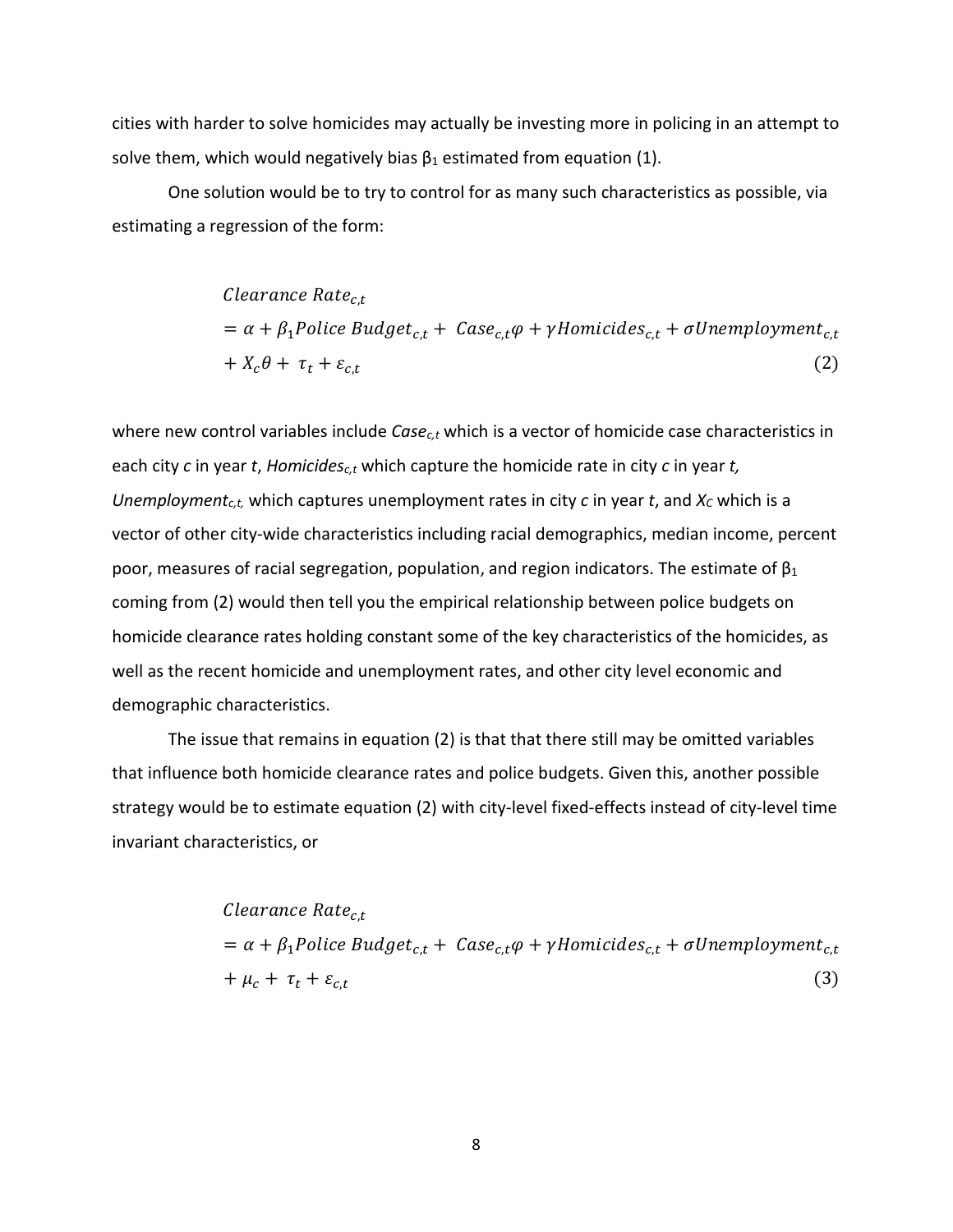where  $\mu_c$  is a vector of indicator variables for each city. The coefficient on police budgets  $\beta_1$ would now be primarily identified from variation in police budgets within cities over time, conditional on case characteristics and time varying city characteristics.

Even with the city fixed-effects and the homicide case controls, one might still be worried about an omitted variable bias with respect to the relationship between police budgets and homicide clearance rates. One example might be something like rising gang violence. This gang problem might not only lead to more murders, but might make these murders more difficult to clear due to reluctance to cooperate due to gang affiliation and/or intimidation, as well as cause cities to increase their police budgets. Similarly, policing scandals may reduce police budgets, but also be reflective of poor policing cultures which impact homicide clearance rates.

The above issues suggest that the  $\beta_1$  estimated from the simple "selection on observables" model and even city fixed-effect model of the forms outlined above might not actually identify the impact of police budgets on homicide clearance rates. An oft-used way to overcome such an endogeneity issue is via an Instrumental Variables (IV) approach. As is well known, key to such an approach is to find a variable that is strongly correlated with the causal variable of interest (in this case city police funding), but conditional on the other included control variables, such a variable can credibly be excluded from having any direct relationship with the outcome of interest (homicide clearance rates). In other words, it must be plausible to assume that any correlation between the instrumental variable and the outcome of interest must only come through the correlation between the instrument and the causal variable of interest. Given such an instrument or instruments, one can then unbiasedly estimate the parameter  $β_1$  in equation (1) via Two-Stage Least Squares (2SLS).

The primary instrument for city police funding that I employ is city funding for fire protection. This instrument is similar to that used by Levitt (2002) in his well-known re-analysis of the impact of police officers on crime, the difference being he instruments for the number of police officers (per capita) with the number of fire fighters (per capita). The motivation is identical however, which is that while city fire department budgets should not be influenced by local crime conditions, or even more notably conditions impacting homicide clearance rates,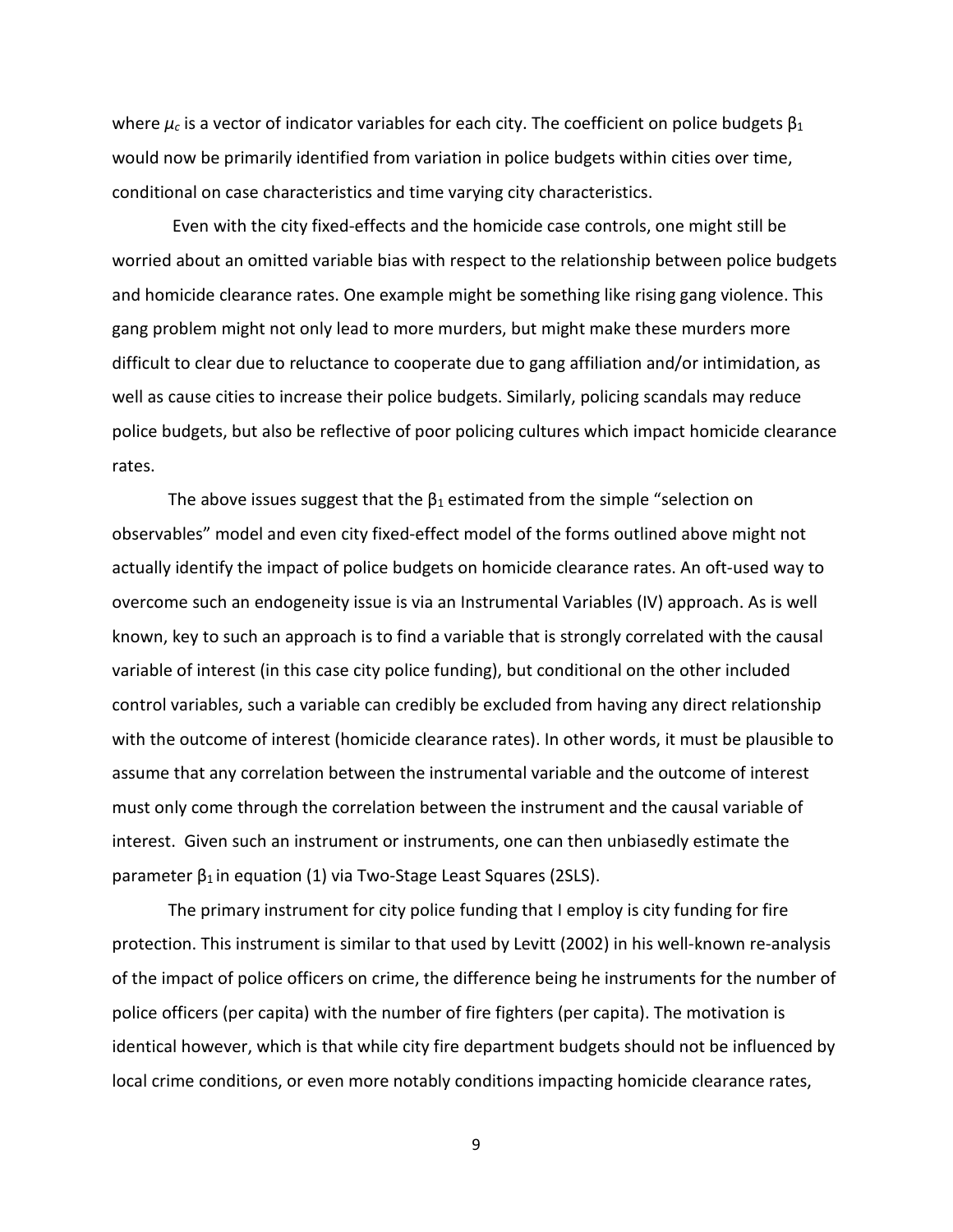they might be related to city police budgets due to local public sector union power and contracting, as well as local citizen and political support for government services, particularly those perceived to be furthering public safety.

As a further robustness check, however, I will employ an additional instrument, which is the (natural log of) money in the city budget that comes from the State and/or Federal governments. The motivation for this second instrument is that the amount of money coming into a city from State and/or Federal governments is not likely to be related to current crime conditions in a given city, but might increase the budget for a variety of city budget line items including policing. <sup>[2](#page-10-0)</sup> In some ways, this is similar in spirit to approach taken by Evans and Owens (2007), where they use federal grants to cities for police officers via the COPS program as an exogenous source of variation to look at the impact of more police officers on crime. However, the instrument I use here is much broader than that used by Evans and Owens, in that this money isn't necessarily directed toward policing, and therefore it also may not be a very strong instrument due to this lack of specific direction.

#### **IV – Data**

The key data for this project come from the Washington Post Homicides dataset (Washington Post 2018). This dataset contains information on all homicides that occurred in fifty of America's largest cities from 2007 through 2017. This data was collected directly from city police departments. In cases when departments did not provide complete information, the data were supplemented with public records (including death certificates), court records, and medical examiners reports.

In the Washington post data, as well as for this study, a homicide refers to murder and non-negligent manslaughter, but does not include suicides, accidents, justifiable homicides, and deaths by negligence. I also exclude the mass shooting events that appear in the data that I can identify. $3$  A homicide is considered "cleared" if the police reported that an arrest was made

<span id="page-10-0"></span> $<sup>2</sup>$  Again, like with the police funding measure, for each homicide, both of these instruments are measured per</sup> capita and calculated to be the average in the city of the homicide in the year of the homicide and the year prior. <sup>3</sup> I obtained mass shooting information from

<span id="page-10-1"></span>https://en.wikipedia.org/wiki/List\_of\_mass\_shootings\_in\_the\_United\_States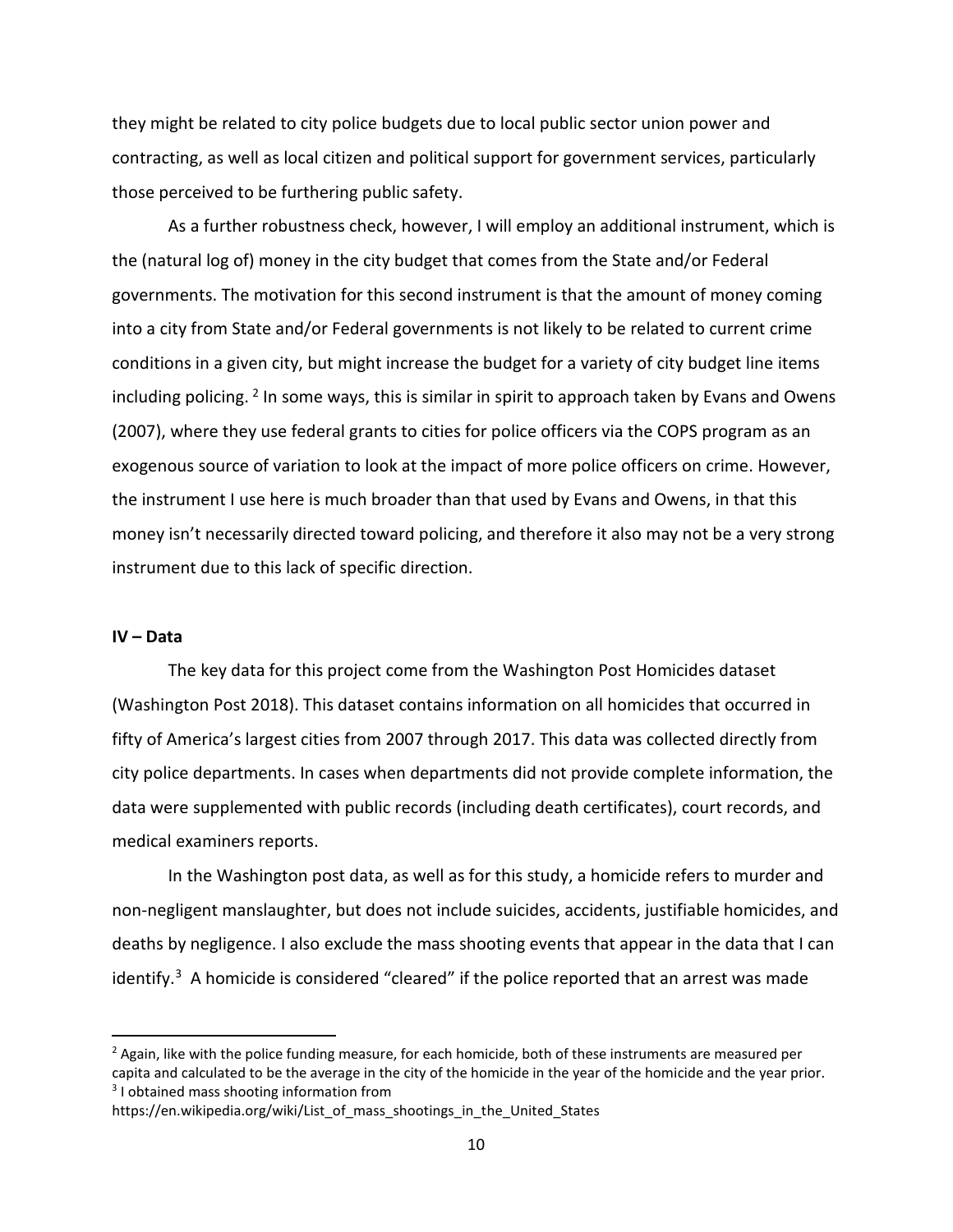with respect to that homicide, or if the case was closed because police determined there was sufficient evidence to make an arrest but an arrest was not possible due to death of suspect.

In addition to clearance rate information, for most of the homicides in the dataset there is information on race, sex, and age of victim, the date of the homicide, as well as the city where the homicide took place, and the latitude and longitude of the location where the victim was found.<sup>[4](#page-11-0)</sup> This information was used to map each homicide to a census tract. This allowed me to use data from the Census Bureau's American Community Survey to map racial demographic, income, and poverty data at the city and census tract levels in the year of the homicide to each homicide. However, given the ACS city information for any given year is estimated using sampled data encompassing several different years, I worry that any variation in city level characteristics across years is prone to quite a bit of measurement error. Hence, I use only 2014 ACS data (the middle of the time window for the homicide data) for measuring city and neighborhood characteristics. This means I don't try to separately control for any city level economic and demographic characteristics when I estimate specifications using city fixedeffects, as these characteristics are fixed within city over time.

As alluded to in the previous section, for city budget information, I obtained yearly city budget data from the Fiscally Standardized Cities (FiSC) database developed by the Lincoln Institute using data from the U.S. Census Bureau's Annual Surveys of State and Local Governments. This dataset contains annual information on a variety of city budget line items including the amount of city expenditures on Police Protection, Fire Protection, and the amount of money received from the State or Federal government. All of these are measured on a per capita basis for each city. Given the fact that money spent on policing may take time to impact policing practices, I measure the police expenditure associated with each homicide as the average per capita police expenditure in the city in which that homicide took place in the year in which the homicide took place and the year preceding. Fire Protection expenditures and money received from the State and Federal government are treated analogously.

<span id="page-11-0"></span> <sup>4</sup> Given both the Washington Post data and the Census/American Community Survey use the term "Hispanic" when describing ethnicity of Latin American origin, I will subsequently use that term as well.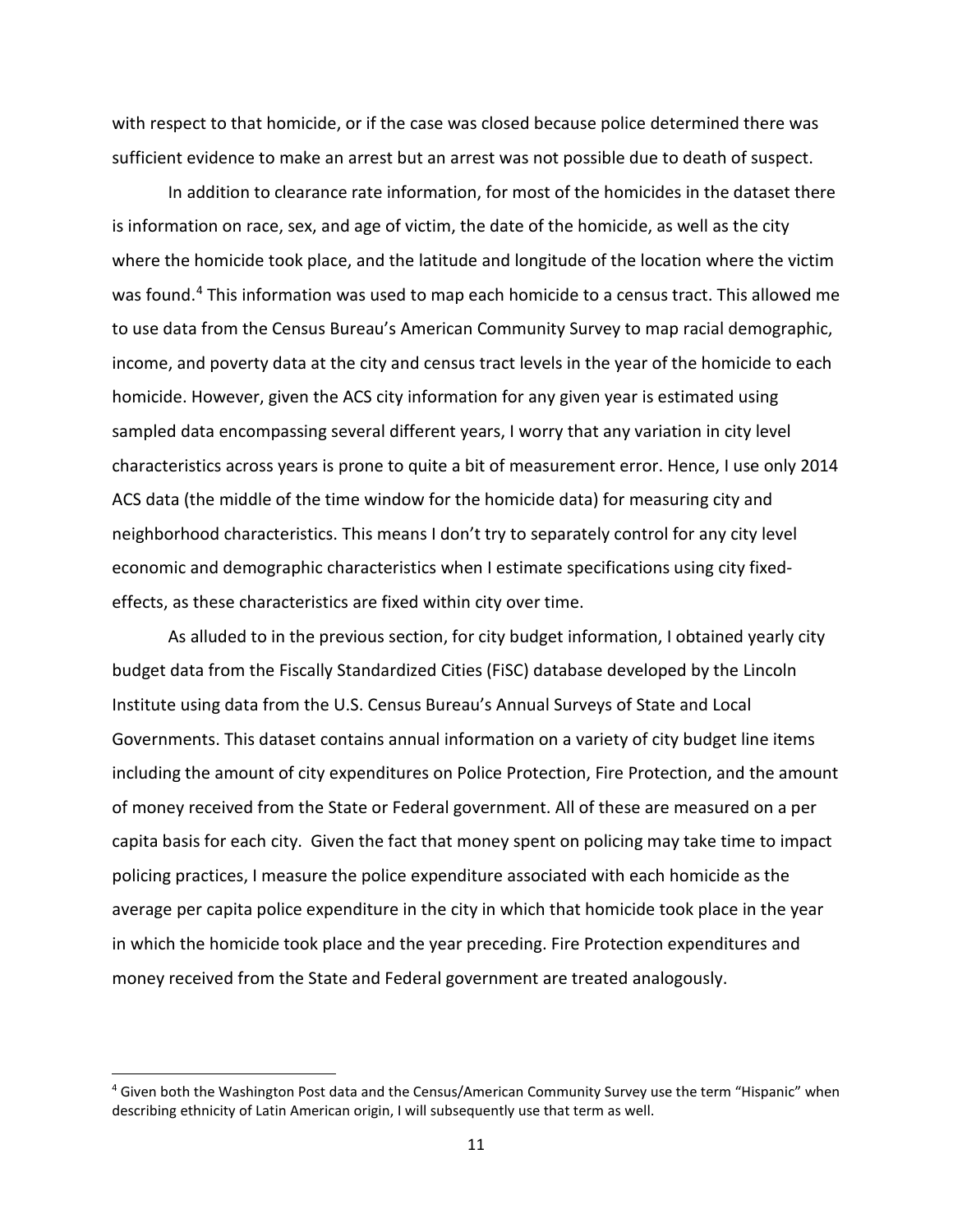As also discussed in the previous section, it is not unambiguously clear whether the correct measure of these budget items is taken at just the city level, or the Fiscally Standardized Cities (FiSCs) as developed by the Lincoln Institute. The Lincoln Institute developed these measures to "provide a full picture of revenues raised from city residents and businesses and spending on their behalf, whether done by the city government or separate overlying governments." [5](#page-12-0) These FiSC budgets are based on U.S. Census Bureau data from the quinquennial Census of Government Finance and the Annual Surveys of State and Local Government Finance. This data is available yearly from 1977 to 2017 for over 200 of the America's largest cities, including forty-nine of the fifty included in the Washington Post homicide data (the one missing city is San Bernardino CA). Most relevant for this study is that in addition to city level budget data, the FiSC data allots county level measures on things like policing and fire safety spending, as well as state and Federal government disbursements to each city, based on the city's share of the county population.

Given the differences in the way police forces are funded in different cities, it seems arguably correct to use these Fiscally Standardized budgets as the correct measure. However, one could potentially argue that police funding from county and separate overlying governments have little to do with homicide policing in most larger American cities, or even if they do somewhat, allocating those budgets based on the city's share of the county population might overstate the amount of that money actually available to the city. The Lincoln Institute's FiSC data also contains information on just each city's budget separate from the county and other overlying government's contributions. As discussed in the previous section, in the analysis that follows, such city only budget information will be used to assess the robustness of the results that use the Fiscally Standardized budget information.

Higher recent homicide clearance rates could plausibly impact with the citywide homicide clearance rate through congestion and over-taxing a fixed set of detectives. Therefore, I also obtained homicide rates from the FBI's Uniform Crime Reports "Offenses Known to Law Enforcement" series for each city for each year. Like the budget variables, I

<span id="page-12-0"></span> <sup>5</sup> See [https://www.lincolninst.edu/research-data/data-toolkits/fiscally-standardized-cities/explanation-fiscally](https://www.lincolninst.edu/research-data/data-toolkits/fiscally-standardized-cities/explanation-fiscally-standardized-cities)[standardized-cities](https://www.lincolninst.edu/research-data/data-toolkits/fiscally-standardized-cities/explanation-fiscally-standardized-cities) for full details.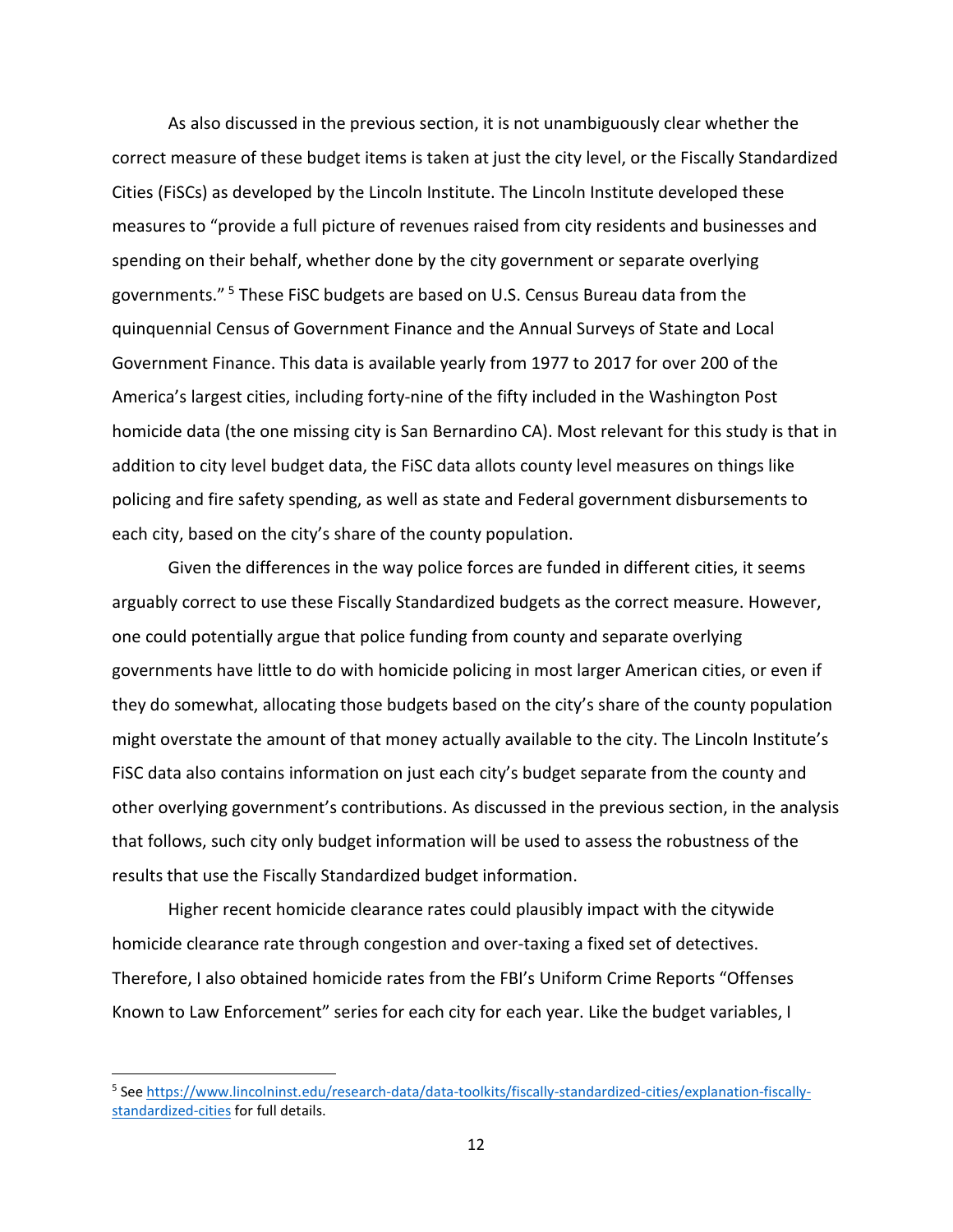create a "homicide rate" associated with each homicide that is the average of the homicide rate (homicides per 100K population) in the year of the given homicide and the year prior. Similarly, local economic conditions could potentially impact homicide clearance rates, so I use Bureau of Labor Statistics to obtain unemployment rates by city and year and assign these to each homicide.[6](#page-13-0)

Finally, to measure the level of segregation in each city, I obtained *isolation indices* for each race/ethnicity for each city from the American Communities Project, which in turn uses United States Census data. [7](#page-13-1) For a given race/ethnic group, the *isolation index* measures the percentage of same-group population in the census tract where the average member of that group lives. Very low values of this measure for a give race/ethnic group in a given city suggest that members of that group live near many non-members of their group, or little segregation of that group from others in that city. By contrast, very high values of this measure for a given group in a given city suggest that most members of this group live in neighborhoods comprised primarily of other members of the same group, or high segregation of this group from others in that city.

After combining these data sets, I was able to assign police budget data for homicides in forty-nine of the fifty cities in the Washington Post dataset. The Washington Post data contained latitude/longitude coordinates for the homicides in forty-eight of the cities, allowing me to attach tract level information for homicides in forty-eight of the cities. The Washington Post data also contained age of the victim for forty-seven of the cities, and race and gender of the victim for most victims in forty-six of the cities.

Table 1 summarizes many of the key variables at the city level. As the top row shows, on average, cities had a little over one-thousand homicides between 2007 and 2017, but with quite a bit of variation across cities. The second row shows that, when averaged over these years, the mean clearance rate for homicides in the forty-nine cities included in this sample was

<span id="page-13-0"></span> <sup>6</sup> Technically, I use county level unemployment rates for each year and assign cities an unemployment rate for each year based on the county they are in.

<span id="page-13-1"></span><sup>7</sup> See<https://www.brown.edu/academics/spatial-structures-in-social-sciences/diversity-and-disparities> for full details.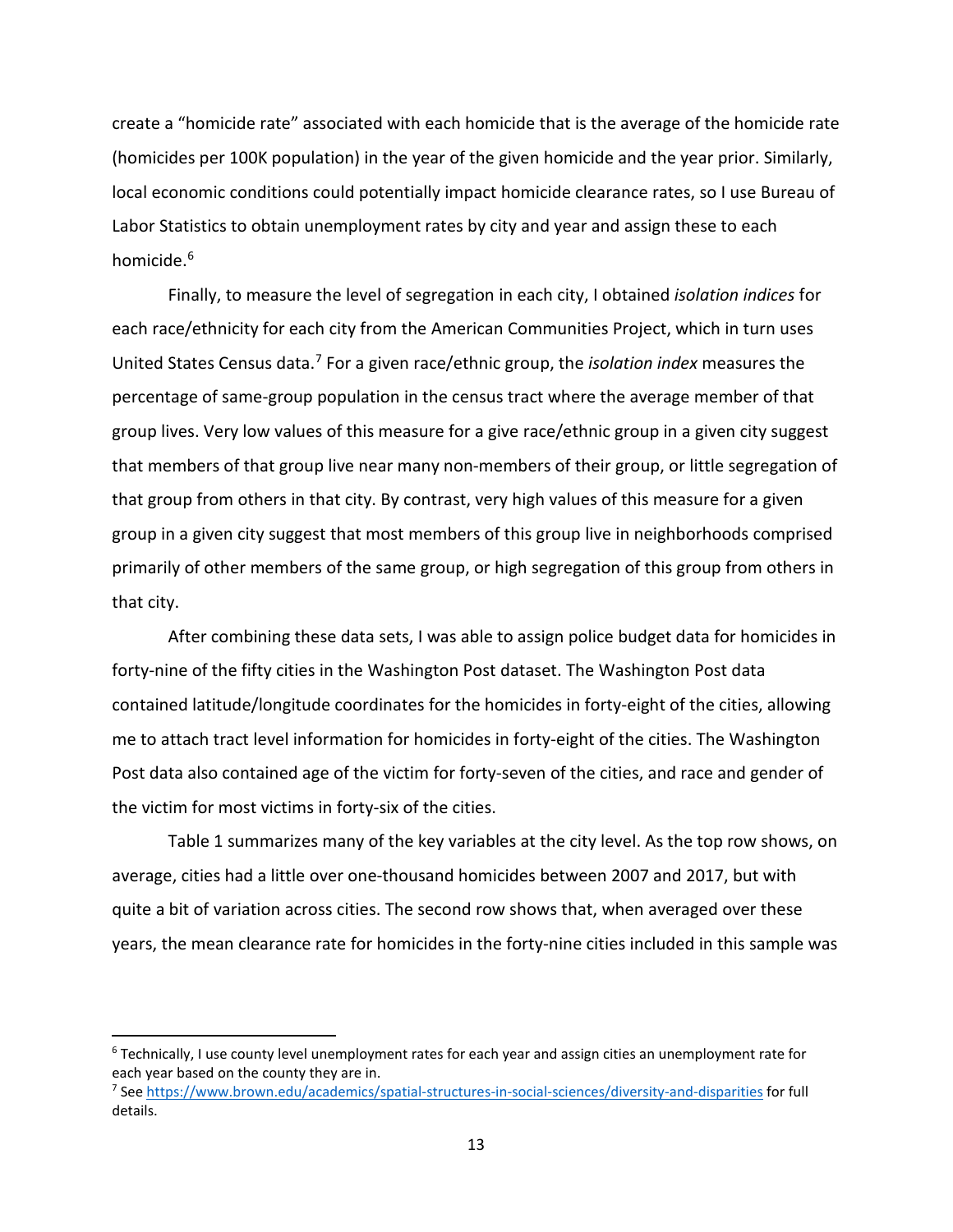about 60 percent. Though again, there is quite a bit of variation across cities, with some clearing over 75 percent, with others clearing less than 45 percent.

Another thing to note on Table 1 is how citywide demographics differ from the tract level demographics where the homicides occur. The tracts where homicides occur have a higher fraction of Black and Hispanic residents, higher poverty rates, and lower median income than the cities as a whole. Finally, the fraction of victims who are Black is double the fraction of Black residents in the cities as a whole.

The bottom of Table 1 shows that, when measured at the FiSC level (and averaged over 2007 – 2017), cities spent a mean of \$465 per city resident per year on policing over this time period. Again though, there was substantial variation across cities. Figure 1 describes the distribution of police spending across cities in more detail. As can be seen, the modal amount spent on policing per capita on average over this time period is in the \$300-\$400 range, but several FiSCs spent in the \$500-\$700 range. As can also be seen in Figure 1, if using city only spending, this distribution shifts left a bit, but still exhibits a good deal of variation across cities. Figure 1 also reveals one outlier which spends and average over \$1000 per capita on policing per year. This observation corresponds to Washington D.C. Given the uniqueness of policing in the Nation's capital, homicides that take place in Washington D.C. will be excluded from subsequent analyses.<sup>[8](#page-14-0)</sup>

Figure 2 summarizes the variation in police spending *within* cities between 2007 and 2017. While the modal difference between the maximum and minimum amount spent on per capita policing during this time period within any given city is less than \$100, there is again some heterogeneity across cities, with some cities spending a couple hundred dollars more on policing per capita in some years than in others. This is a significant amount given the median FiSC city averages \$421 on per capita police spending in total.

In terms of homicide clearance rates, Table 2 highlights this issue at a granular level, showing the cities with the five lowest and five highest homicide clearance rates over the time period analyzed here. As can be seen, at the bottom end, some cities clear well less than half of

<span id="page-14-0"></span><sup>&</sup>lt;sup>8</sup> The mean homicide clearance rate in Washington D.C. between 2007 and 2017 was 0.62, or essentially right at the median across all cities in this dataset over this time period. All of the subsequent results are robust to including homicides in Washington D.C.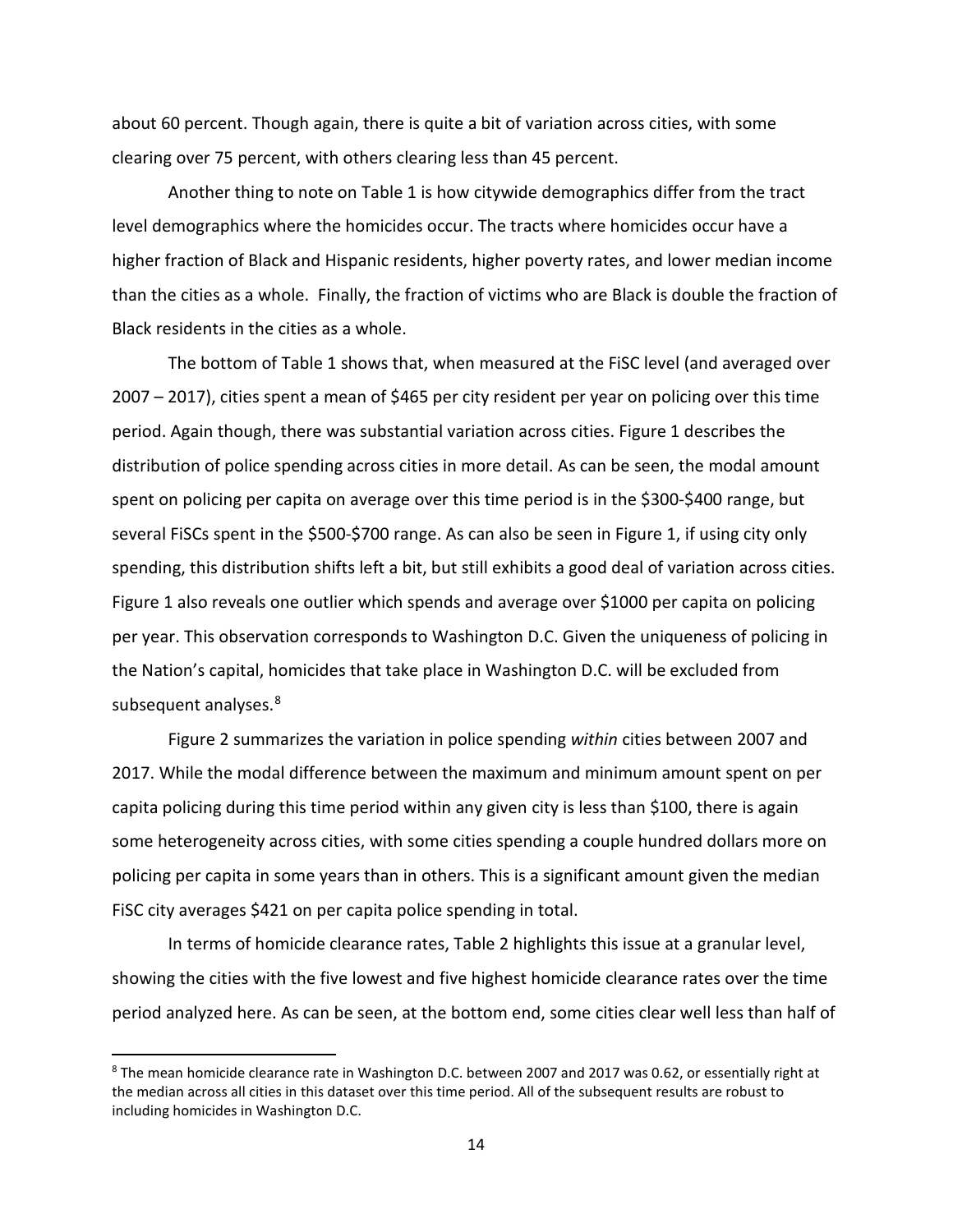their homicides. On the top end, we see that other cities have been able to clear more than three-quarters of their homicides. The second column of numbers in Table 2 shows the per capita (FiSC) police budgets for each of these cities. At a glance, no discernable relationship exists between police budgets and being at the top or the bottom of the homicide clearance rate distribution across cities.

Table 3 summarizes the number of homicides and clearance rates by age, race, and sex, of victim, and neighborhood racial demographics. The first thing to notice is that almost twothirds of murder cases in these cities involve minority adult males in census tracts that are over two-thirds minority. The second thing to notice in Table 3 is that barring a couple of groups with an extremely small number of observations, the clearance rate for these homicides that involve minority adult males in census tracts that are over two-thirds minority is far lower than it is for any other category, at just 0.47. Notably, by comparison, the clearance rate for minority adult males in census tracts that are less than two-thirds minority is 0.62, and the clearance rate for non-minority adult males in heavily minority census tracts is 0.65.

It should also be noted that there is a notable gap in the homicide clearance rate for minority women in heavily minority tracts relative to non-minority females. However, this gap is smaller than it is with respect to males, and clearance rates for females are higher than they are for males across the board. But overall, these findings are certainly consistent with the sentiments expressed in the quote by Jill Leovy shown at the outset of this paper.

Motivated by Table 3, I will categorize homicides into eleven groups: (1) minority adult males in heavily minority (i..e, > 2/3 minority) census tracts, (2) minority adult males in not heavily minority (i.e., < 2/3 minority) census tracts, (3) non-minority adult males, (4) adult minority females, (5) adult non-minority females, (6) elderly minority males, (7) elderly nonminority males, (8) elderly minority females, (9) elderly non-minority females, (10) male children, (11) female children. As can be seen in Table 2, each of these categories has a reasonable number of observations, and pretty consistent clearance rates within each category. In the regressions that follow, when I say I am controlling for victim/tract composition, I am including separate variables capturing the fraction of homicides that land in each of these eleven categories.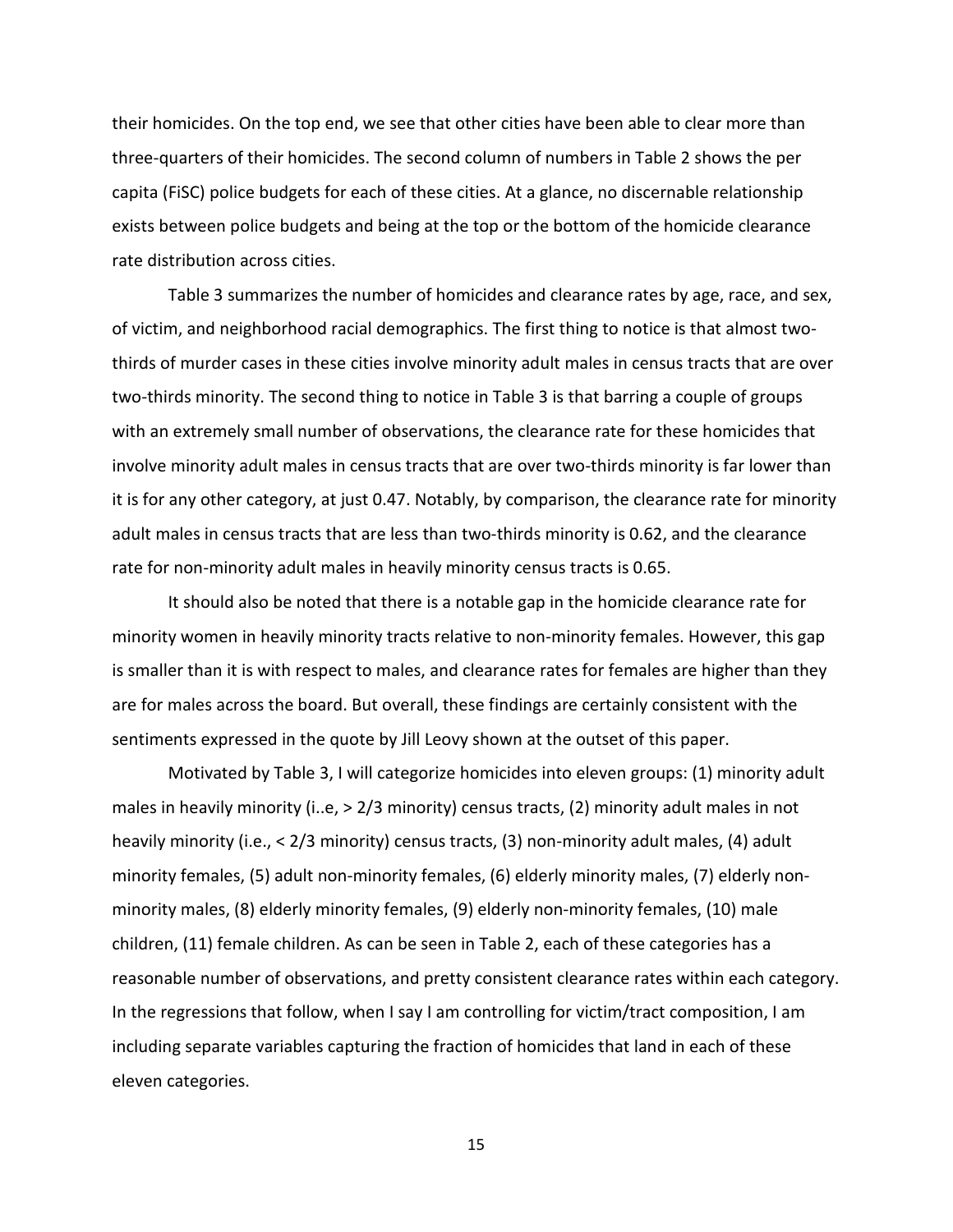#### **V – Evaluating the Relationship Between Police Budgets and Homicide Clearance Rates**

Figure 3 takes a first look at the relationship between homicide clearance rates and police budgets. Specifically, it shows a basic scatterplot of the relationship between average citywide average homicide clearance rates between 2007 and 2017 and average FiSC per capita police budgets over this time period. The graph also shows a simple least squares trend line fitted to the data. As can be seen, in this most basic presentation, there is little observable correlation between (per capita) police budgets and homicide clearance rates. Indeed, the (unconditional) correlation coefficient between these two variables is actually -0.3. The following subsections analyze this relationship in a more rigorous fashion.

#### **V(a) – OLS Regression Analysis**

Table 4 shows the results of the basic OLS regressions using homicide data aggregated to the city-year level and FISC level budget data as described by equations  $(1) - (3)$ . Column  $(1)$ shows the results with no other controls, column (2) show the results when adding all city-level controls, adding tract and victim controls in addition to city controls, and region fixed-effects, while column (3) shows the results when using tract and victim controls, time varying city-level controls (homicide rates, unemployment), and city fixed-effects.

Looking at the top row of coefficients corresponding to the relationship between per capita police budgets and the likelihood a homicide is cleared, we see that in all cases these coefficients are close to zero in magnitude and never statistically significant at any standard level of significance. The largest of these coefficients (specification (1)) suggests that an increase of police spending per capita of \$300 (roughly moving from the 25th percentile to the 75th percentile) would be associated with an increase in homicide clearance rates by less than 3 percentage points. But again, even this largest coefficient is not statistically significant at any standard level of significance.

Looking at the other coefficients in specification (2), it is not surprising to see that higher recent homicide rates are negatively correlated with homicide clearance rates. It is less clear what to make of the fact that higher citywide poverty rates are correlated with higher clearance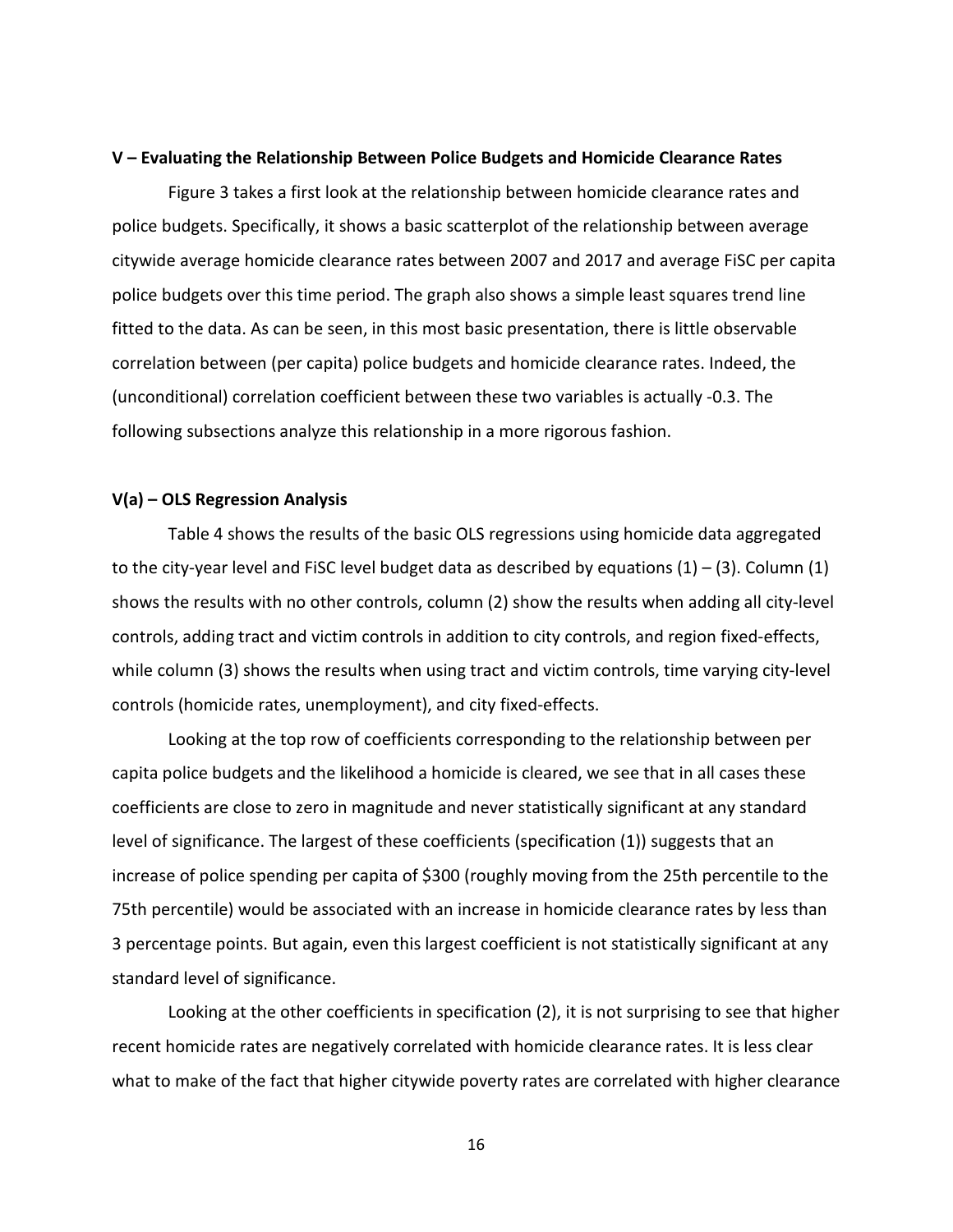rates, and the more White citizens are segregated from citizens of other races, the lower the clearance rates. It should be noted, however, that these are conditional correlations, meaning they arise conditional on controlling for racial demographics of the city, median citywide income, and victim level controls (including racial composition of the neighborhood of the homicide). In terms of comparing the results from including city fixed-effects in column (3) relative to city-level controls in column (2), the results are quite similar with respect to the coefficient on Per Capita Police Spending, though as should be expected, the standard error is substantially bigger when including city fixed-effects.

Table 5 presents some further robustness checks of these basic OLS results. The top two rows simply show again the coefficients on Per Capita Police Spending from columns (2) and (3) from Table 3. The next two rows show the coefficients on Per Capita Police Spending from analogous regressions to those in columns (2) and (3) from Table 4, but using city only measures of police spending rather than the FiSC measures used in Table 4. The bottom panel present analogous coefficients to those in the top panel, but use the natural log of police spending as rather than the level of police spending. In all cases, the coefficients are small in magnitude and never statistically significant at any standard level.

## **V(b) – 2SLS Regression Analysis**

As described in Section III, there is a notable endogeneity concern. Police budgets in a given city might be reacting to current or expected future crime issues, which may themselves impact clearance rates. Hence, simple OLS type analysis, even with city fixed-effects, may not accurately identify the impact of police budgets on homicide clearance rates. An arguably superior approach to the OLS specifications discussed above is to exploit variation in police budgets due to factors that have nothing to do with current or expected crime conditions, and see if such variation is correlated with homicide clearance rates. In other words, as discussed in Section III, in this subsection I take an instrumental variables approach, using Two-stage Least Squares (2SLS) to analyze the impact of police budgets on the likelihood a homicide is cleared.

Obviously, key to this approach is to find an instrument that is correlated with city police budgets, but should have no direct relationship with homicide clearance rates other than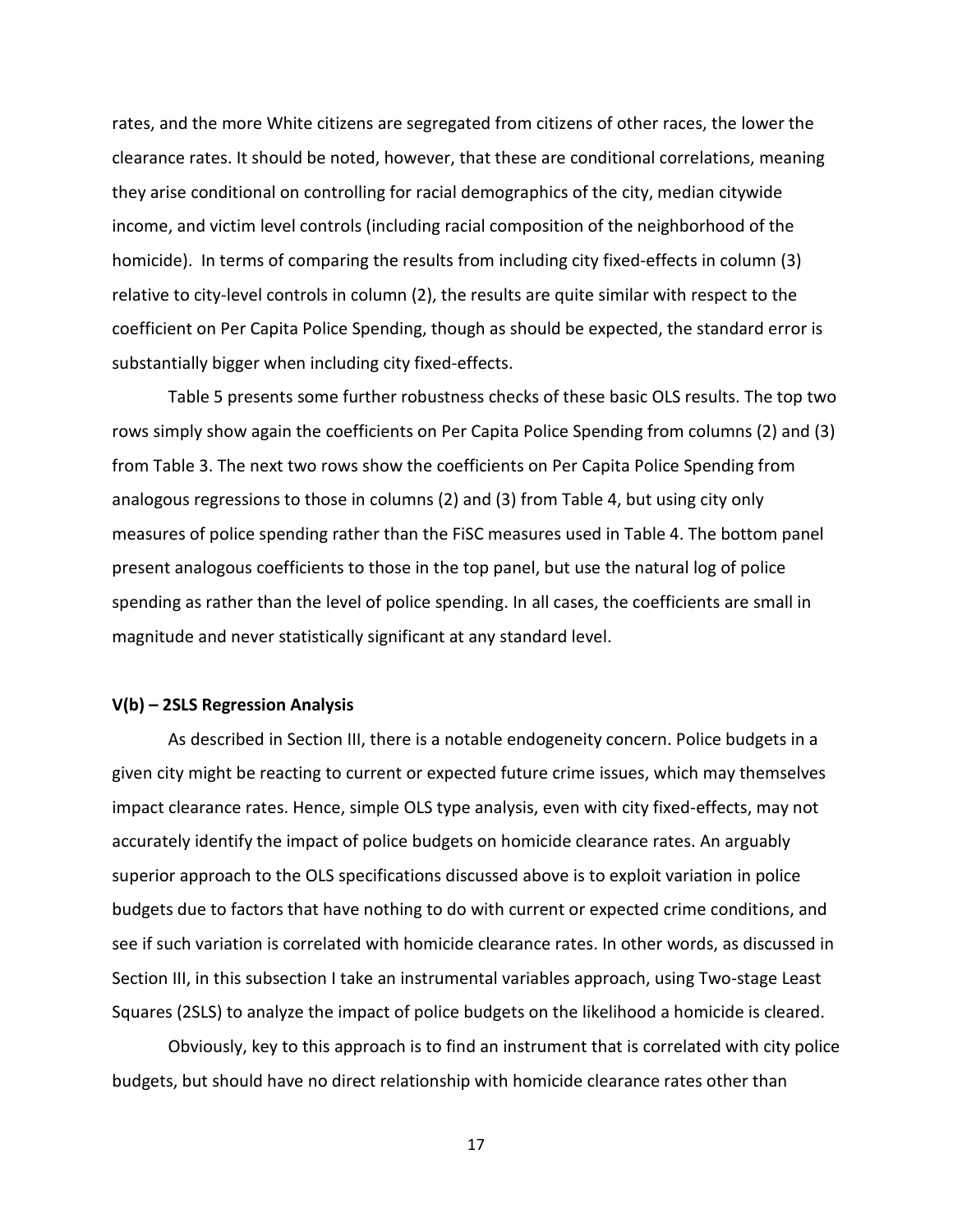through how they correlate with police budgets. As discussed previously, the primary instrument I employ here are the amount of money (per capita) each city budgets for fire protection as motivated by Levitt (2002).

Figure 4 uses a simple scatterplot to show the basic first-stage relationship (i.e., unconditional correlations) between this instrument and (per capita) FiSC police budgets. This figure shows just the cross-sectional relationship, where each dot represents one city and police and fire budgets are averaged across all years for each city (the actual instrument will vary both across cities but also within cities over time). Again, I include a simple fitted line in each graph. Looking at Figure 4, we can see a strong positive correlation between FiSC police budgets and FiSC fire protection budgets across cities. Indeed, the correlation coefficient between these variables is 0.59 and the fitted line suggests that \$100 more in per capita fire spending correlates with just under \$100 more in per capita police spending.

Table 6 presents the 2SLS results. Column (1) shows the first-stage results when using per capita expenditures on fire protection as the instrument for per capita police spending, both measured at the FiSC level, and controlling for only city-level characteristics and region fixed-effects. As can be seen, the coefficient on hundreds of dollars of per capita fire spending is statistically significant at the one-percent level and the F-stat on the significance of this excluded instrument is 21, which is also significant at the one-percent level. The coefficient value of 0.86 suggests that conditional on all the other included control variables, an additional \$100 of per capita fire protection spending in associated with about \$86 higher per capita police spending.

Column (2) shows the 2SLS results regarding the impact of police budgets on the likelihood a homicide is cleared when using per capita expenditures on fire protection as in instrument for per capita police budgets and controlling for city-level characteristics and region fixed-effects. As can be seen, the 2SLS coefficient on (per capita) police spending (in \$100s) is effectively zero and is not statistically significant at any standard levels of significance.

Columns (3) and (4) show analogous results to those discussed above, but where I use city-fixed effects in lieu of time fixed city-level control variables. Intuitively, this specification is exploiting variation of police and fire protection budgets within cities over time to estimate  $\beta_1$ .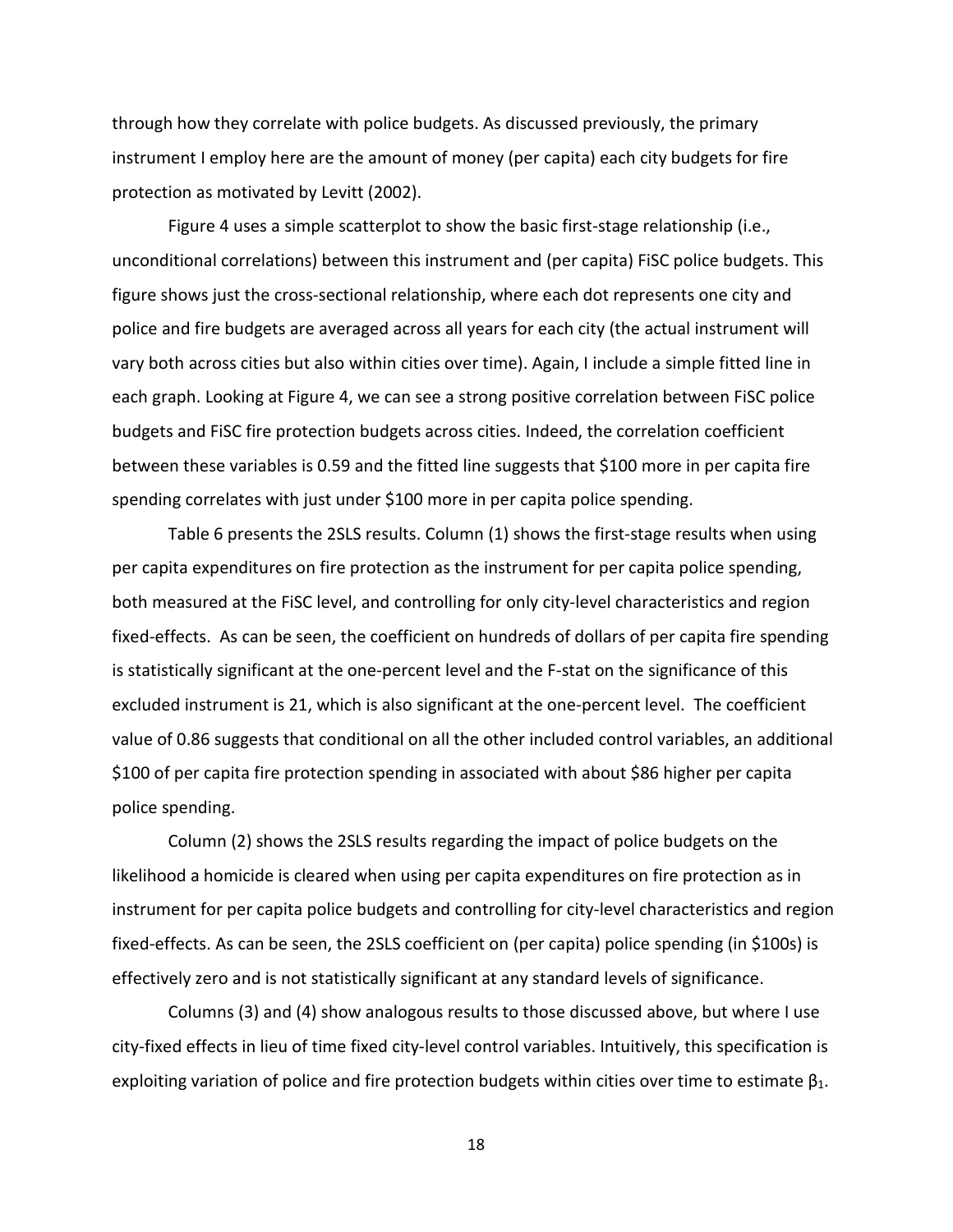Column (3) shows the first-stage, which shows again that the instrument is significantly and positively related to police budgets even with city fixed-effects. However, when including city fixed-effects, the F-stat on the excluded instrument falls to 10.28. While this still rejects the null hypothesis at well below the one-percent level, one does start to worry about a weak instrument bias. Column (4) shows the 2SLS results when using city-fixed effects. As can be seen, the coefficient on police budgets is still negative in sign and not statistically significant. Not surprisingly, the standard error on the police budget coefficient when using city fixedeffects in column (6) is substantially bigger than when using just region fixed-effects and all the city characteristics in columns (2) and (4). Again though, this specification presents no evidence that greater police budgets are associated with higher homicide clearance rates.

One might wonder if the results are robust to alternative instruments. As discussed earlier, another candidate instrument is the amount of money the city receives from the Federal or State government in the year of and just previous to each homicide. Figure 5 shows a simple cross-sectional scatterplot of average annual per capita state/federal aid per city and average annual per capita police spending. As can be seen, once again, there is a notably positive correlation, suggesting more state/federal aid is correlated with greater police spending, but arguably should not be related to anything impacting homicide clearance rates directly.

Table 7 shows robustness results with respect to the 2SLS results. The top two rows simply show again the coefficient on police spending from columns (2) and (4) of Table 5, where per capita fire spending was used as the instrument for per capita police spending. The next two rows show the analogous 2SLS results but when using the natural log of per capita state/federal as the instrument for per capita police spending. As can be seen in the third and fourth row of Table 6, using this alternative instrument reveals a similarly insignificant impact of police spending on homicide clearance rates. Though it should be noted that after conditioning on victim/tract characteristics, and city-characteristics (or when controlling for city-fixed effects), in the first stage, the F-stat on the log of state/federal grants is below 10, suggesting this is a pretty weak instrument.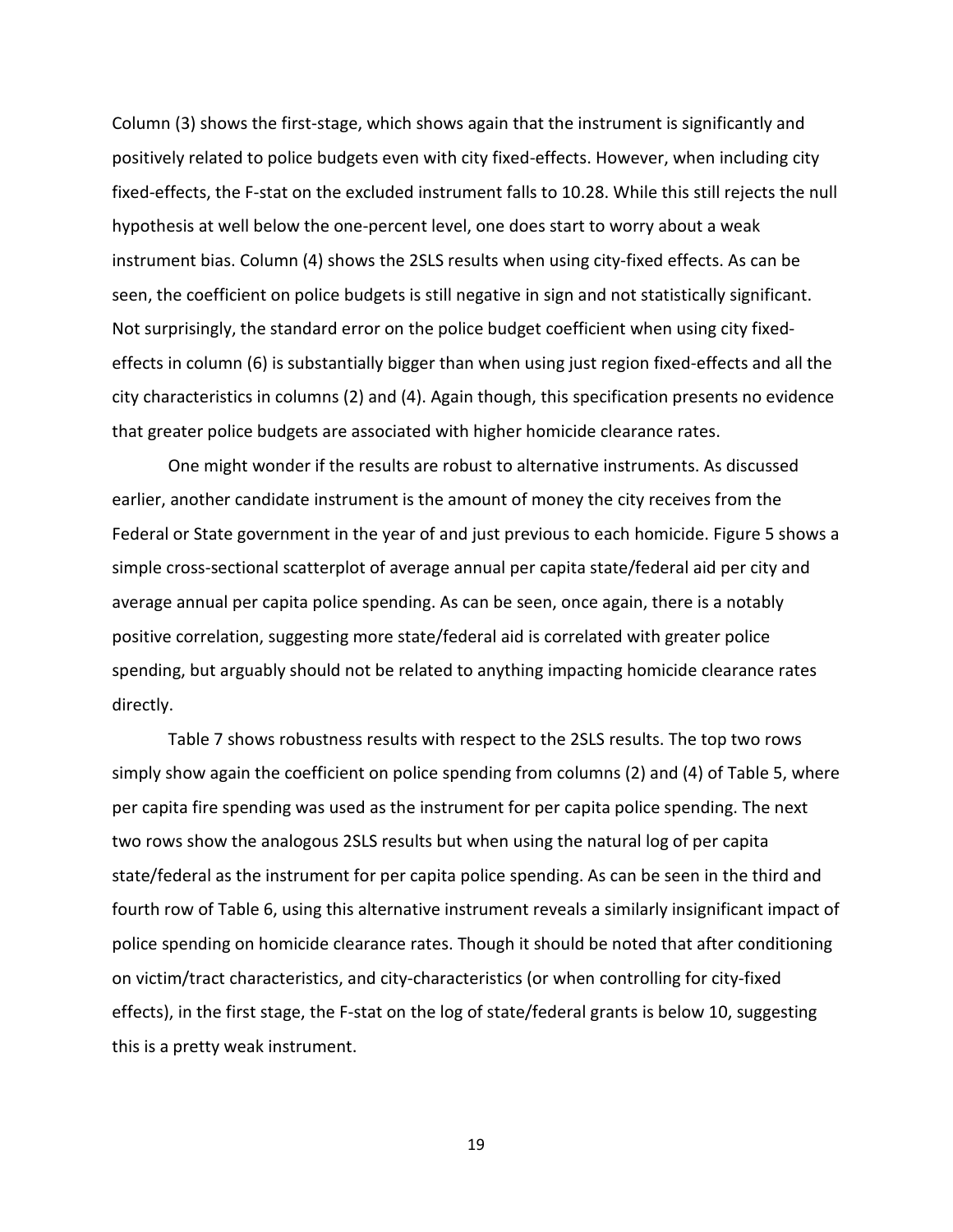The lower four rows of Table 7 shows analogous results to those in the top four rows, but using city-only budget information, rather than the broader FiSC measures used for the specifications in the top four rows. But, as can be seen, all of these coefficients are relatively small in magnitude, mostly negative in sign, and never statistically significant at standard levels. In other words, they continue to reveal no impact of greater police budgets on homicide clearance rates.

## **V(c) – Results by Race**

Table 8 presents the key results separated by race of the victim. We can look first at the top panel, which limits the analysis to only Black or Hispanic victims. The first two rows show the OLS coefficients on police spending as measured under the FiSC definition for specifications using victim/tract characteristics, and either city-level controls (first row) or city fixed-effects (second row). As can be seen, the coefficients are small in magnitude and not statistically significant. The third and fourth rows shows the 2SLS results for Black and Hispanic victims, when using per capita fire spending as the instrument for per capita police spending. Again, the coefficients are relatively small in magnitude, actually negative in sign, and not statistically significant.

The lower panel of Table 8 shows the analogous results when limited to only non-Black/non-Hispanic victims. Interestingly, the coefficients for this subset of homicides are now quite a bit larger in magnitude, and indeed statistically different than zero under both OLS and 2SLS approaches when using city-level controls. However, they are negative in sign, suggesting more police resources actually lower the homicide clearance rate of non-minority victims. Given that these results are not statistically significant under the city fixed-effects specifications, however, I do not put too much confidence in this result. I would say the overall impression of these results continues to be that more police resources do not appear to appreciably impact homicide clearance rates for victims of any race.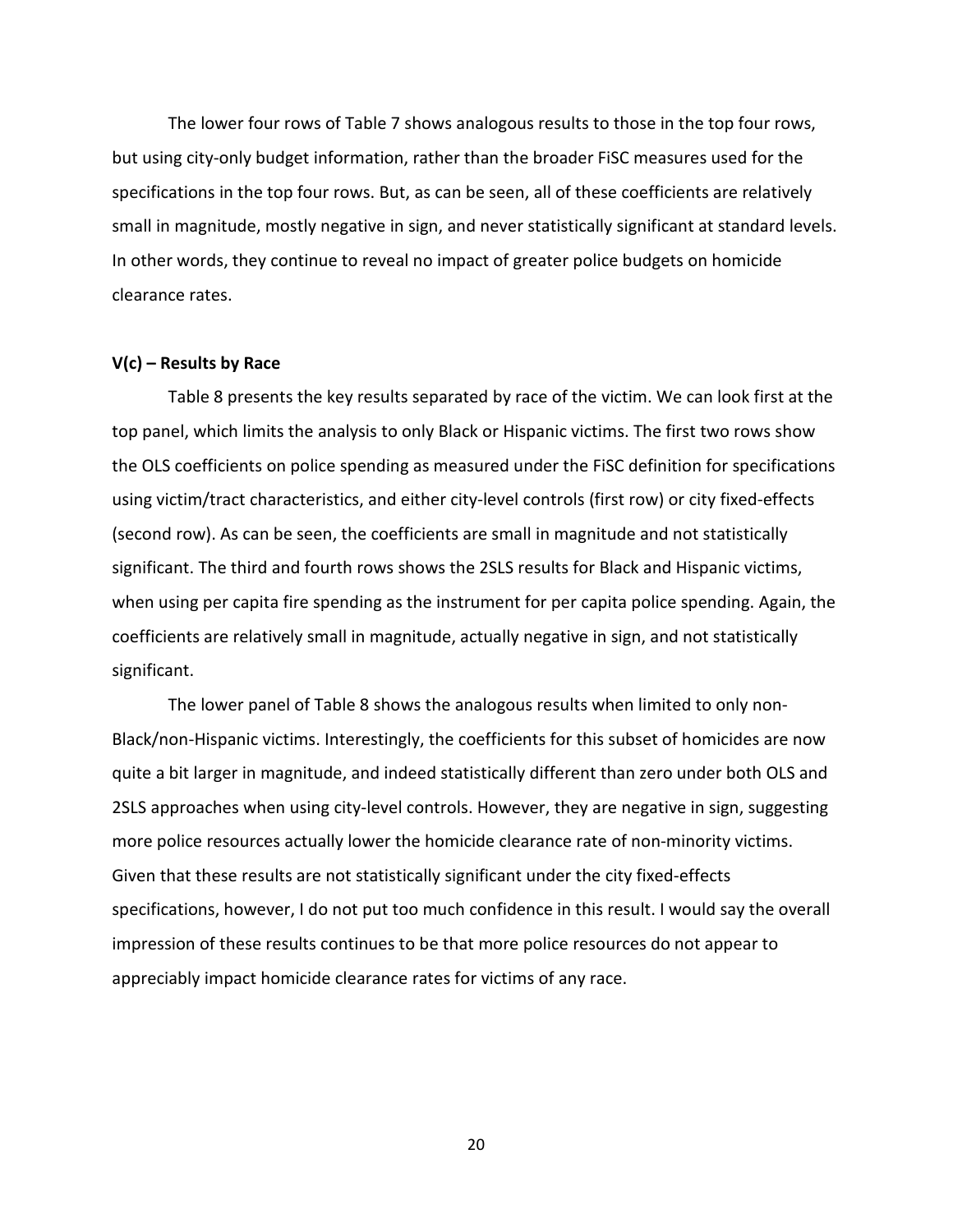#### **VI – Conclusions**

This paper examined homicide clearance rates in large United States cities over the 2007-2017 period. In doing so, I find that such clearance rates vary significantly both across cities, and within cities based on the neighborhood of the murder and the age and race of the victim. Consistent with previous studies, I find that the likelihood a homicide is cleared by arrest is notably lower when the victim is a Black or Hispanic adult male and the homicide occurred in a more heavily minority neighborhood.

The unique finding to this study, however, is that I find no evidence that greater police budgets increase homicide clearance rates. This finding is robust across a wide variety of regression specifications, including simple OLS regression specifications, Two-stage least squares specifications, and different ways to measure police budgets. Moreover, this finding is also not simply due to lack of precision, as coefficient estimates are generally very small in magnitude and often negative in sign.

It should be clear, however, that these results do not necessarily imply that more police funding is not required to increase homicide clearance rates. Indeed, the 2012 Boston initiative discussed earlier suggests that more resources can be quite effective for catching more murderers. Rather, the results from this paper simply suggest that the way police departments have generally been using their funding over the last decade plus, more funding has not systematically helped police better find and arrest those responsible for murdering others.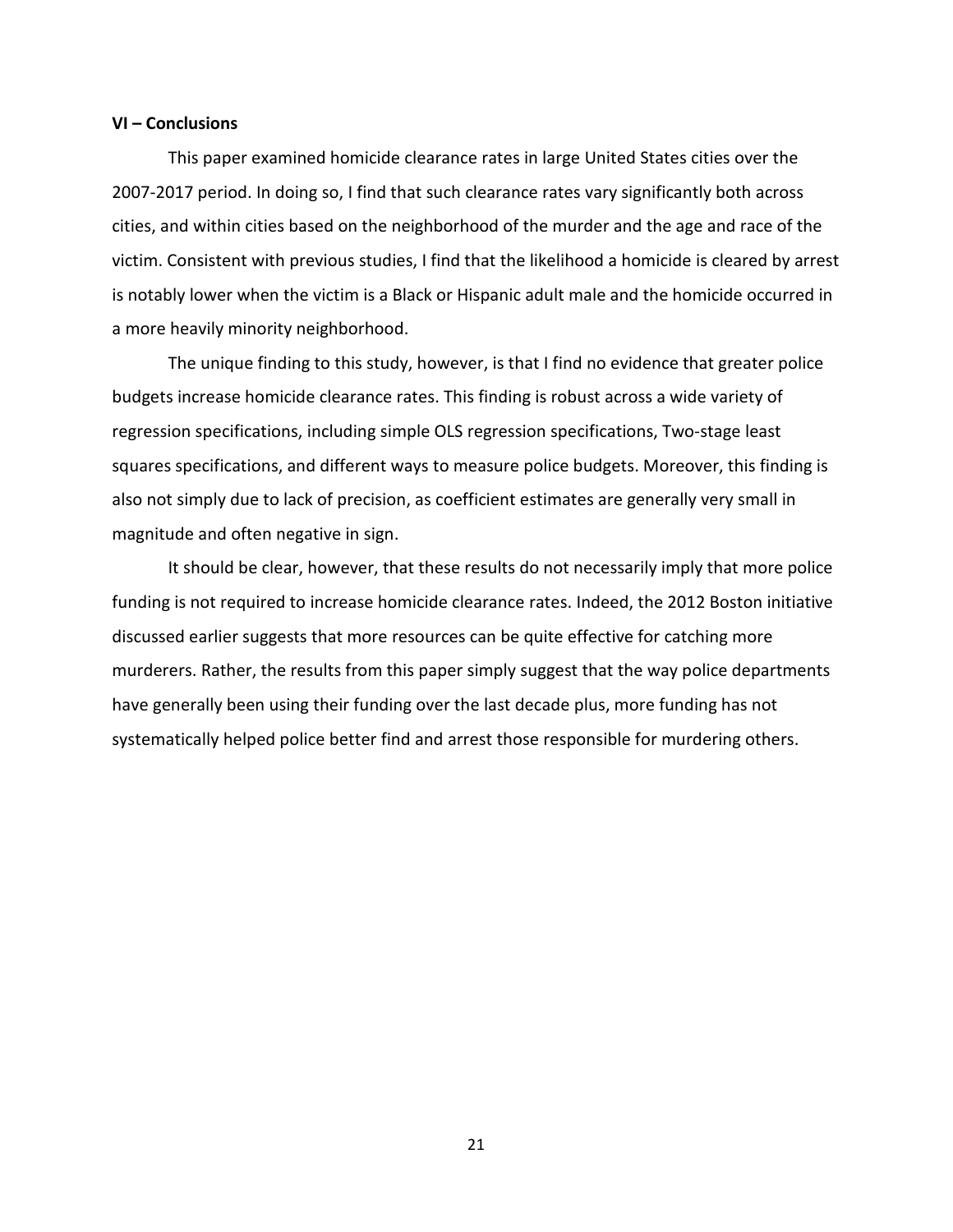## **VII - References**

Addington, L. 2006. "Using National Incident-Based Reporting System Murder Data to Evaluate Clearance Predictors." Homicide Studies 10: 140-152.

Anderson, Elijah. 1999. Code of the Street: Decency, Violence and the Moral Life of the Inner City. New York, NY: W.W. Norton.

Antonovics, Kate and Brian Knight. 2009. "A New Look at Racial Profiling: Evidence from the Boston Police Department." Review of Economic and Statistics 91(1): 163-177.

Anwar, Shamena and Hanming Fang. 2006. "An Alternative Test of Racial Prejudice in Motor Vehicle Searches: Theory and Evidence." American Economic Review 96(1): 127-151.

Bachman, Ronet. 1994. "Victim's perceptions of initial police responses to robbery and aggravated assault: Does race matter?" Journal of Quantitative Criminology 12(4):363–90

Becker, Gary. 1968. "Crime and Punishment: An Economic Approach." Journal of Political Economy 76: 169-217.

Borg, Marian and Karen Parker. 2001. "Mobilizing Law in Urban Areas: The Social Structure of Homicide Clearance Rates*."* Law & Society Review 35: 435-466.

Braga, Anthony and Desiree Dusseault. 2016. "Can Homicide Detectives Improve Homicide Clearance Rates?" Crime and Delinquency 64(3): 283-315.

Braga, Anthony, Brandon Turchan, and Lisa Barao. 2019. "The Influence of Investigative Resources on Homicide Clearance Rates." Journal of Quantitative Criminology 35: 337-364.

Brunson, Rod K. 2007. "Police Don't Like Black People: African-American Young Men's Accumulated Experiences." Criminology & Public Policy 6: 71-102.

Brunson, Rod K., and Brian Wade. 2019. "Oh hell no, we don't talk to police" Insights on the lack of cooperation in police investigations of urban gun violence." Criminology & Public Policy 18(3): 623-648.

Chalfin, Aaron and Justin McCrary. 2018. "Are U.S. Cities Underpoliced? Theory and Evidence." Review of Economics and Statistics 100: 167-186.

Chalfin, Aaron, Benjamin Hansen, Emily Weisburst, and Morgan Williams. 2020. "Police Force Size and Civilian Race." NBER Working Paper 28202.

Coviello, Decio and Nicola Persico. 2015. "An Economic Analysis of Black-White Disparities in the New York Police Department's Stop and Frisk Program." Journal of Legal Studies 44(2): 315- 60.

Cook, Phil, Anthony Braga, Brandon Turchan, and Lisa Barao. (2019). "Why do gun murders have a higher clearance rate than gunshot assaults?" Criminology & Public Policy 18(3): 525- 551.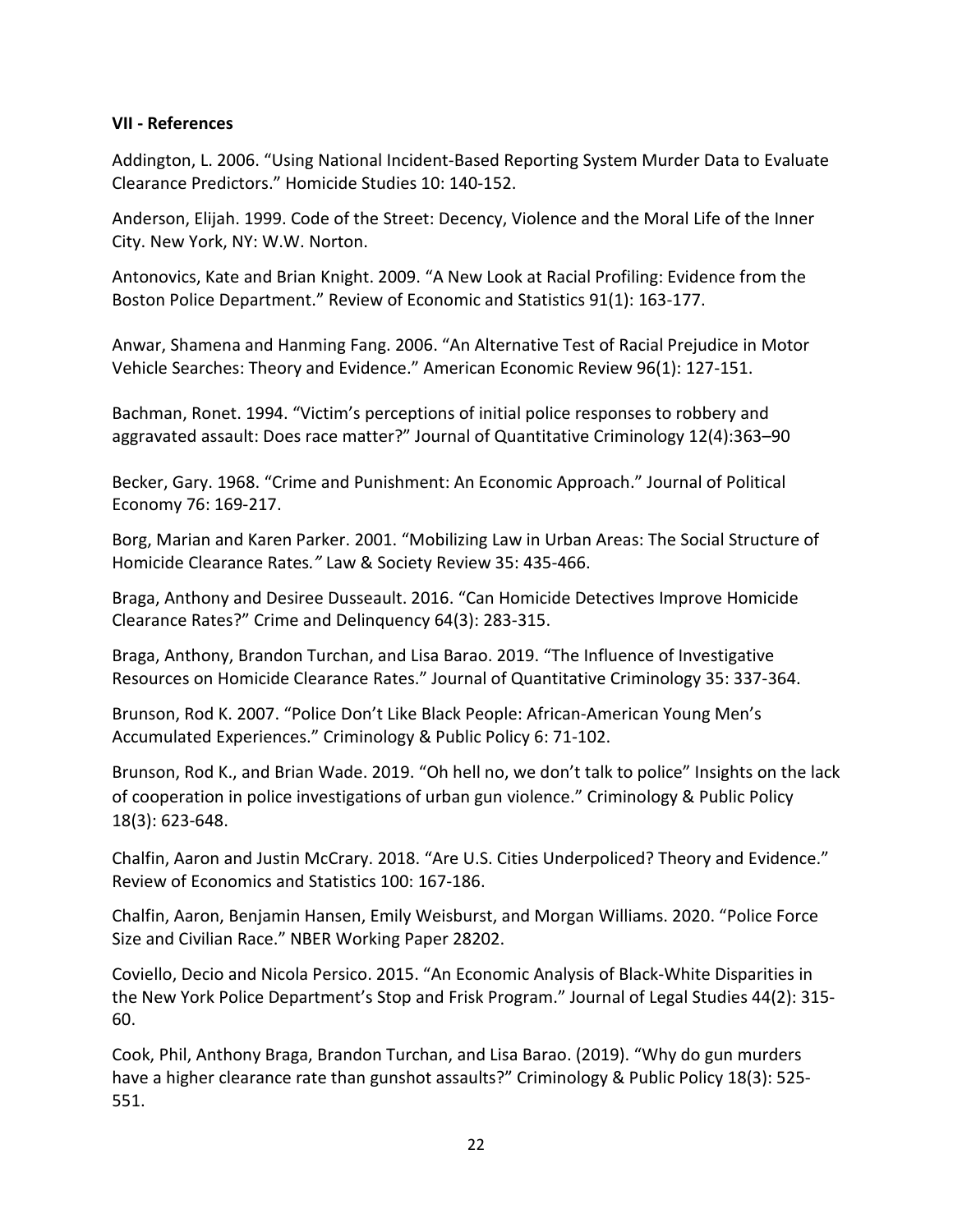Desmond, Matthew, Andrew V. Papachristos, and David S. Kirk. 2016. "Police Violence and Citizen Crime Reporting in the Black Community." American Sociological Review 81: 857-76.

DiTella, Rafael and Ernesto Schargrodsky. 2004. "Do Police Reduce Crime? Estimates Using the Allocation of Police Forces After a Terror Attack." American Economic Review 94: 115-33.

Draca, Mirko, Stephen Machin, and Robert Witt. 2011. "Panic on the Streets of London: Police, Crime, and the July 2005 Terror Attacks." American Economic Review 101: 2157-2181.

Erlich, Isaac. 1973. "Participation in Illegitimate Activities: A Theoretical and Empirical Investigation." Journal of Political Economy 81: 521-565.

Evans, William and Emily Owens. 2007. "COPS and Crime." Journal of Public Economics 91: 181- 201.

Fagan, Jeffrey, Garth Davies, and Adam Carlis. 2012. "Race and Selective Enforcement in Public Housing." Journal of Legal Studies 9: 697-728.

Fagan, Jeffrey and Amanda Geller. 2018. "Police, Race, and the Production of Capital Homicides." Berkeley Journal of Criminal Law 23(2): 261-313.

Federal Bureau of Investigation (FBI). 2007. *Uniform crime reports 2006*. U.S. Department of Justice. U.S. Government Printing Office.

Gelman, Andrew, Jeffrey Fagan, Alex Kiss. 2007. "An Analysis of the New York City Police Department's 'stop-and-frisk' Policy in the Context of Claims of Racial Bias." Journal of the American Statistical Association 102(479): 813-823.

Gonclaves, Felipe and Steven Mello. 2021. "A Few Bad Apples? Racial Bias in Policing." American Economic Review 111(5): 1406-41.

Hoektra, Mark and CarlyWill Sloan. (forthcoming). "Does Race Matter for Police Use of Force? Evidence from 911 Calls." American Economic Review.

Horrace, William and Shawn Rohlin. 2016. "How Dark is Dark? Bright Lights, Big City, and Racial Profiling." Review of Economics and Statistics 98(2): 226-232.

Horvath, Frank, Robert Meesig, and Yung Hyeock Lee, Y. 2001. National survey of police policies and practices regarding the criminal investigation process: Twenty-five years after RAND. (NCJRS 202902). Washington, DC: U.S. Department of Justice.

Keel, Timothy, John Jarvis, and Yvonne Muirhead. 2009. "An exploratory analysis of factors affecting homicide investigations: Examining the dynamics of murder clearance rates." Homicide Studies 13(1): 50-68.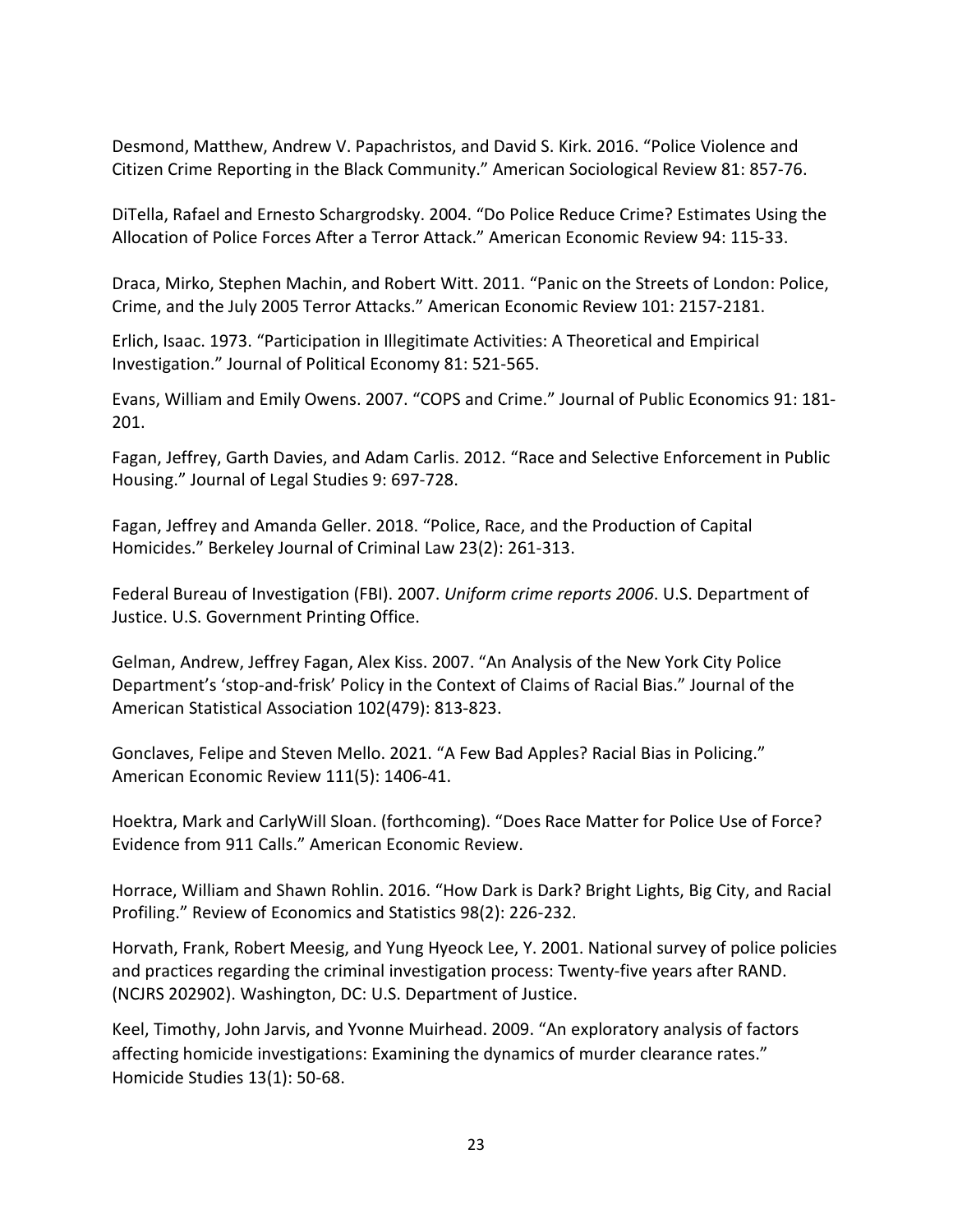Klick, Jonathan and Alexander Tabarrok. 2005. "Using Terror Alert Levels to Estimate the Effect of Police on Crime." Journal of Law and Economics 48(1): 267-279.

Lee, Catherine. 2005. "The Value of Life: Multiple Regression and Event History Analyses of Homicide Clearance in Los Angeles County." Journal of Criminal Justice 33: 527-534.

Lee, David and Justin McCrary. 2017. "The Deterrence Effect of Prison: Dynamic Theory and Evidence." Advances in Econometrics 38: 73-146.

Leovy, Jill. 2015. Ghettoside: A True Story of Murder in America. New York, NY: Spiegel & Grau.

Levitt, Steven. 2002. "Using Electoral Cycles in Police Hiring to Estimate the Effects of Police on Crime: Reply." American Economic Review 92(4): 1244-1250

Litwin, Kenneth J. 2004. "A multivariate analysis of factors affecting homicide clearances." Journal of Research in Crime and Delinquency 41: 327-351.

Litwin, Kenneth J. and Yili Xu. 2007. "The Dynamic Nature of Homicide Clearances: A Multilevel Model Comparison of Three Time Periods." Homicide Studies 11: 94-114.

Liska, Allen, Mitchell Chamlin, and Mark Reed. 1985. "Testing the Economic Production and Conflict Models of Crime Control." Social Forces 64: 119-138.

Mancik, Ashley M., Karen F. Parker, and Kirk R. Williams, 2018. "Neighborhood Context and Homicide Clearance: Estimating the Effects of Collective Efficacy," Homicide Studies 22: 188- 123.

Mellow, Steven. 2019. "More COPS, Les Crime." Journal of Public Economics 172: 174-200.

Ousey, Graham and Matthew R. Lee. 2010. "To Know the Unknown: The Decline in Homicide Clearance Rates, 1980-2000." Criminal Justice Review 35: 141-158.

Petersen, Nick. 2017. "Neighbourhood context and unsolved murders: The social ecology of homicide investigations." Policing and Society 27(4): 372-392.

Puckett, Janice and Richard Lundman. 2003. "Factors Affecting Homicide Clearances: Multivariate Analysis of a Complete Conceptual Framework." Journal of Research on Crime and Delinquency 40: 171-193.

Regoeczi, Wendy C. and John P. Jarvis. 2013. "Beyond the Social Production of Homicide Rates: Extending Social Disorganization Theory to Explain Homicide Case Outcomes." Justice Quarterly 30: 983-1014.

Regoeczi, Wendy C., John Jarvis, and Ashely Mancik. 2020. "Homicide investigations in context: Exploring explanations for the divergent impacts of victim race, gender, elderly victims, and firearms on homicide clearances." Homicide Studies 24(1): 25–44.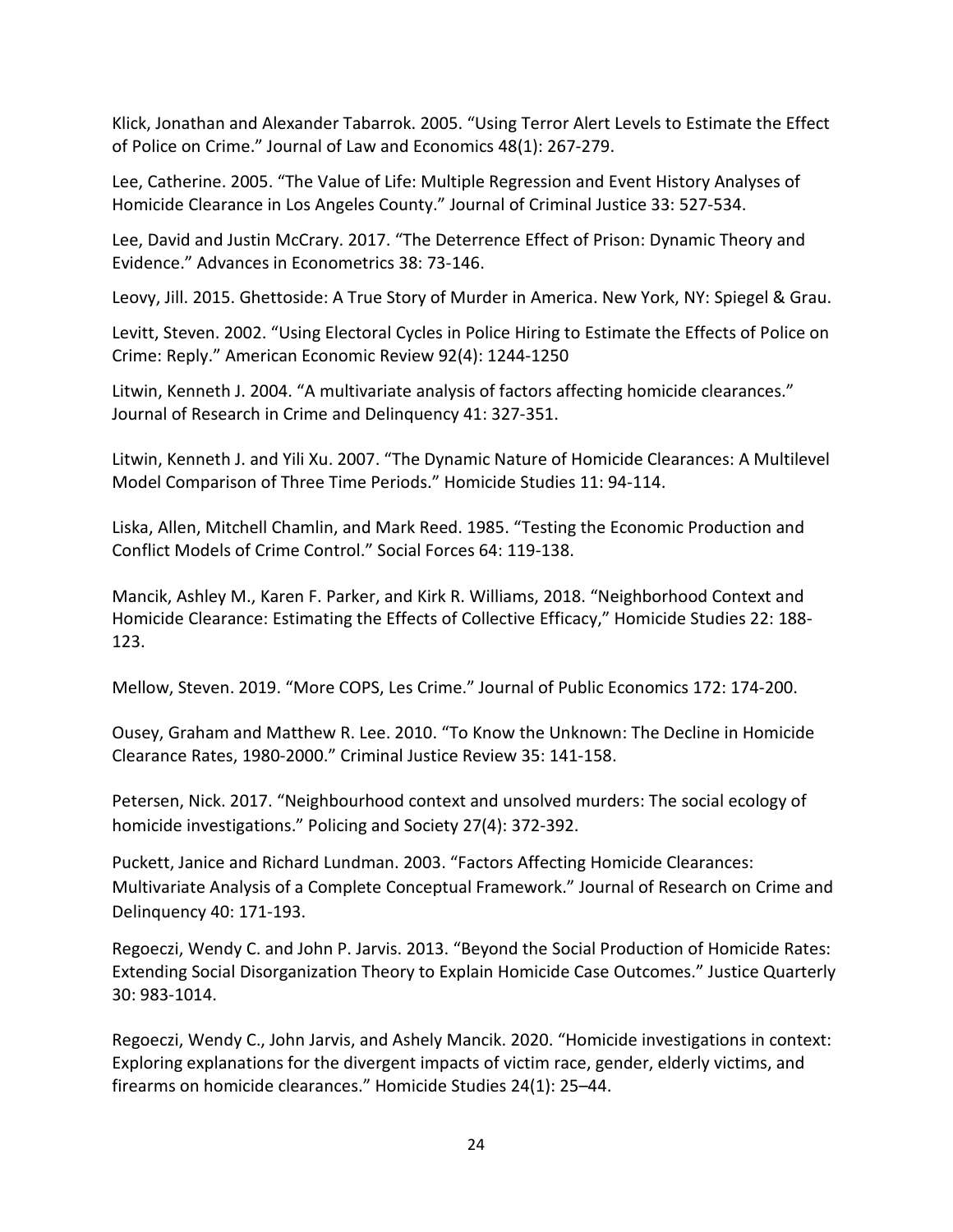Riedel, Marc and John Jarvis. 1999. "The Decline of Arrest Clearances for Criminal Homicide: Causes, Correlates, and Third Parties." Criminal Justice Policy Review 9: 279-306.

Roberts, Aki. 2007. "Predictors of Homicide Clearance by Arrest: An Event History Analysis of NIBRS Incidents." Homicide Studies 11: 82-93.

Roberts, Aki. 2015. "Adjusting Rates of Homicide Clearance by Arrest for Investigation Difficulty: Modeling Incident- and Jurisdiction-level Obstacles." Homicide Studies 19(3): 273-300.

Tyler, Tom R. and Jeffrey Fagan 2008. *"*Legitimacy and Cooperation: Why Do People Help the Police Fight Crime in their Communities?" Ohio State Journal of Criminal Law 6: 231-45 (2008).

Tyler, Tom R., Jeffrey Fagan, and Amanda Geller. 2015. "Street Stops and Police Legitimacy: Teachable Moments in Young Urban Men's Legal Socialization." Journal of Empirical Legal Studies 11: 751-85.

Washington Post. 2018. Homicide Dataset. https://github.com/washingtonpost/data-homicides

Wellford, C. and J. Cronin. 1999. An Analysis of Variables Affecting the Clearances of Homicides: A Multistate Study. Washington DC: Justice Research and Statistics Association.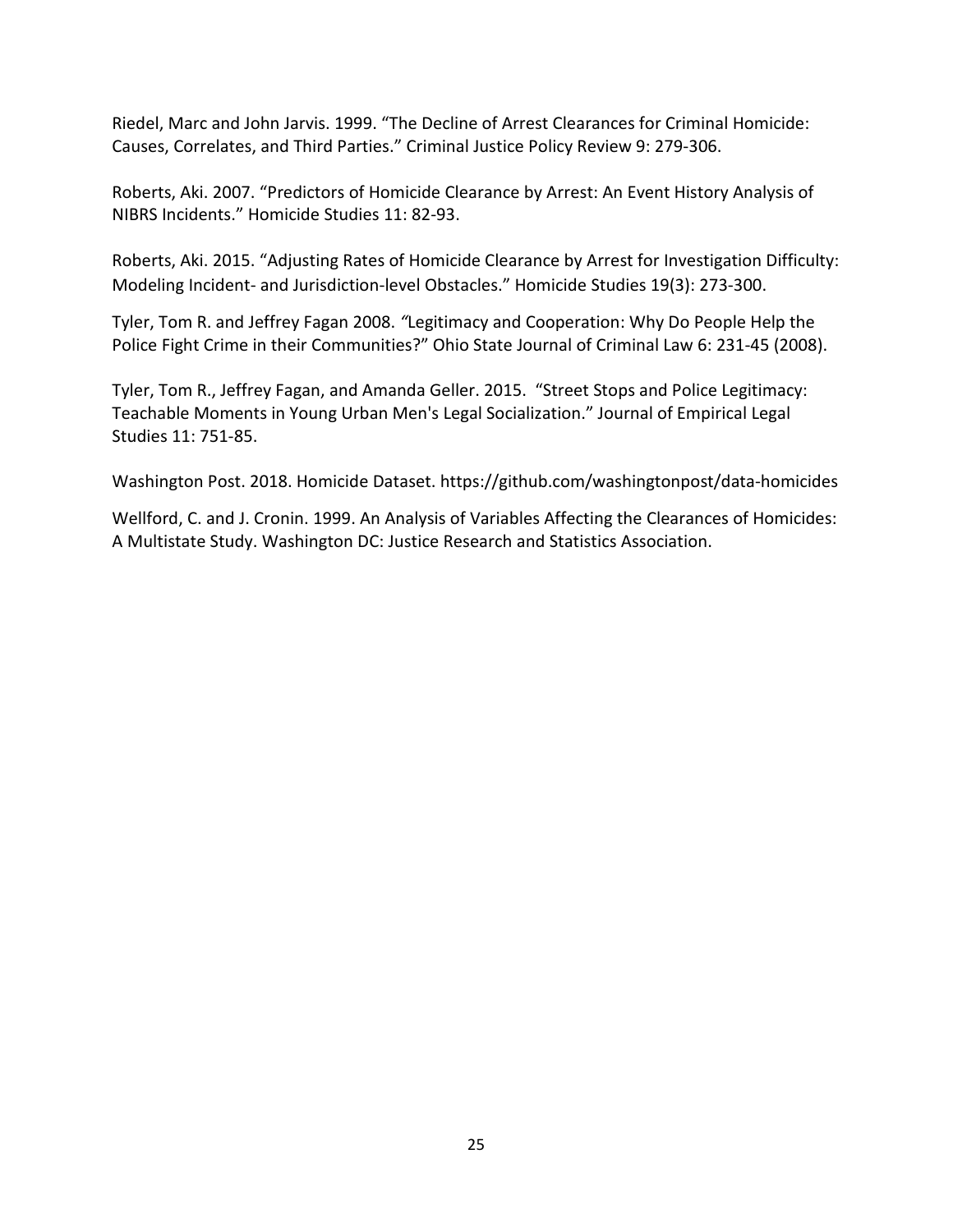|                                          |          | 10th         | 50th           | 90th     | No.           |
|------------------------------------------|----------|--------------|----------------|----------|---------------|
|                                          | Mean     | %ile         | %ile           | %ile     | <b>Cities</b> |
| No. of Homicides                         | 1059     | 366          | 694            | 2519     | 49            |
| Avg. Clearance Rate                      | 0.59     | 0.42         | 0.61           | 0.75     | 49            |
| Population (000s)                        | 899      | 240          | 598            | 1,547    | 49            |
| <b>Population Percent Black</b>          | 29.4     | 6.5          | 24.5           | 59.2     | 49            |
| <b>Population Percent Hispanic</b>       | 20.8     | 3.7          | 13.9           | 47.3     | 49            |
| Population Median HH Income              | \$45,551 | \$34,002     | \$45,728       | \$53,274 | 49            |
| <b>Population Poverty Percent</b>        | 23       | 17.7         | 22.3           | 30.6     | 49            |
| City Isolation Index (White)             | 58.9     | 43.2         | 62             | 70.5     | 49            |
| City Isolation Index (Black)             | 50.6     | 14.9         | 52.1           | 80       | 49            |
| City Isolation Index (Hispanic)          | 32.9     | 5.9          | 29.3           | 60.5     | 49            |
| Avg. Unemployment Rate                   | 0.068    | 0.049        | 0.066          | 0.089    | 49            |
| <b>Tract of Homicide Percent Black</b>   | 46.4     | 10.7         | 49.1           | 80.5     | 48            |
| Tract of Homicide Percent Hispanic       | 22.6     | 2.3          | 16.9           | 52.9     | 48            |
| Tract of Homicide Median HH Income       | \$34,898 | \$25,587     | \$33,655       | \$45,658 | 48            |
| <b>Tract of Homicide Poverty Percent</b> | 32.7     | 27.1         | 32.8           | 39.2     | 48            |
| Percent of Victims Children              | 5        | 2.8          | 4.9            | 7.7      | 47            |
| Percent of Victims Elderly               | 5.3      | 3.1          | 5.1            | 8.1      | 47            |
| Percent of Victims Female                | 16       | 11           | 16             | 21       | 46            |
| Percent of Victims Black                 | 64       | 33           | 69             | 89       | 46            |
| Percent of Victims Hispanic              | 14       | $\mathbf{1}$ | $\overline{7}$ | 35       | 46            |
| (Per Capita) Police Spending (FiSC)      | \$465    | \$294        | \$421          | \$659    | 49            |
| (Per Capita) Police Spending (City Only) | \$402    | \$241        | \$367          | \$587    | 49            |

# **Table 1 - Summary of Data Across Cities (2007 - 2017)**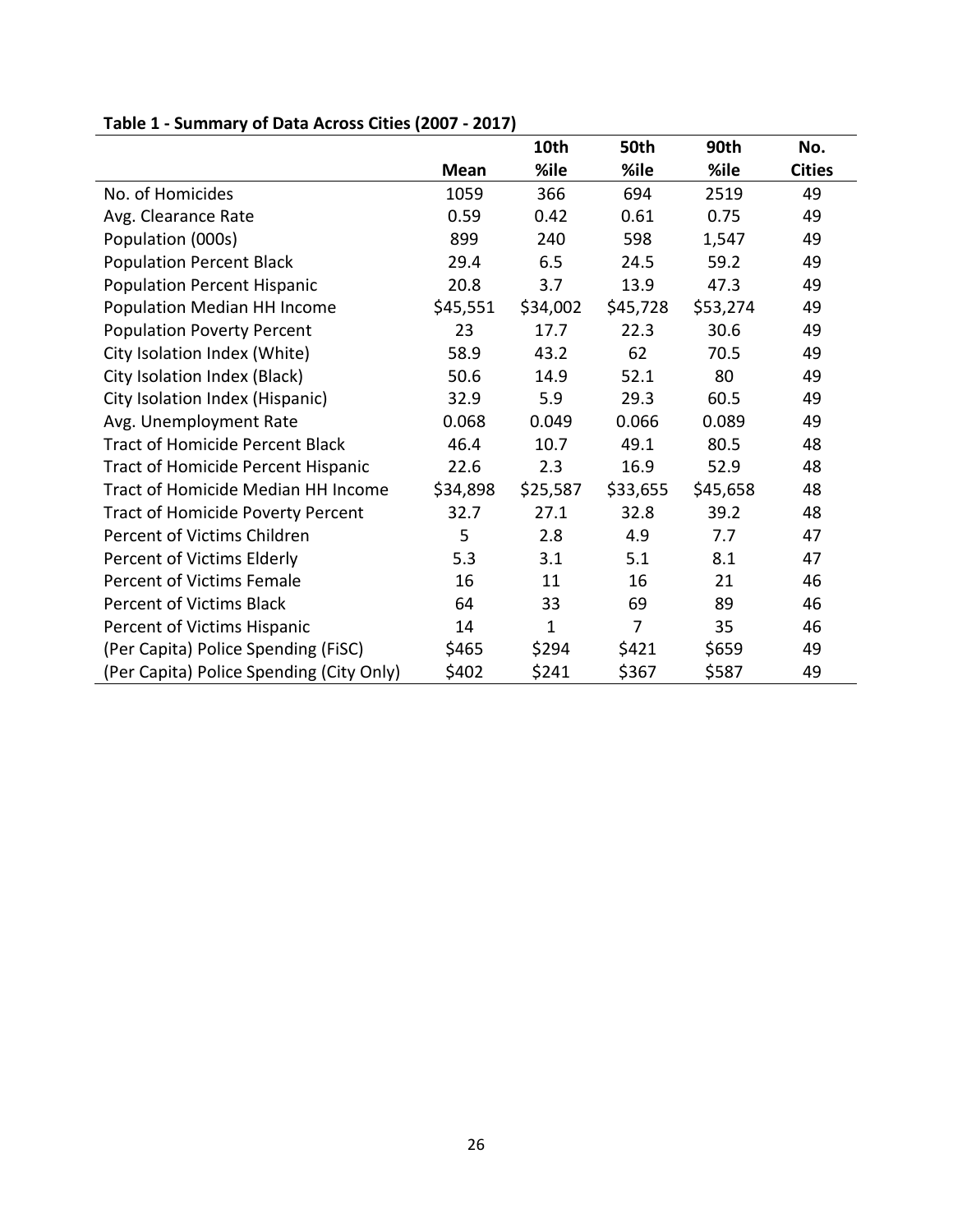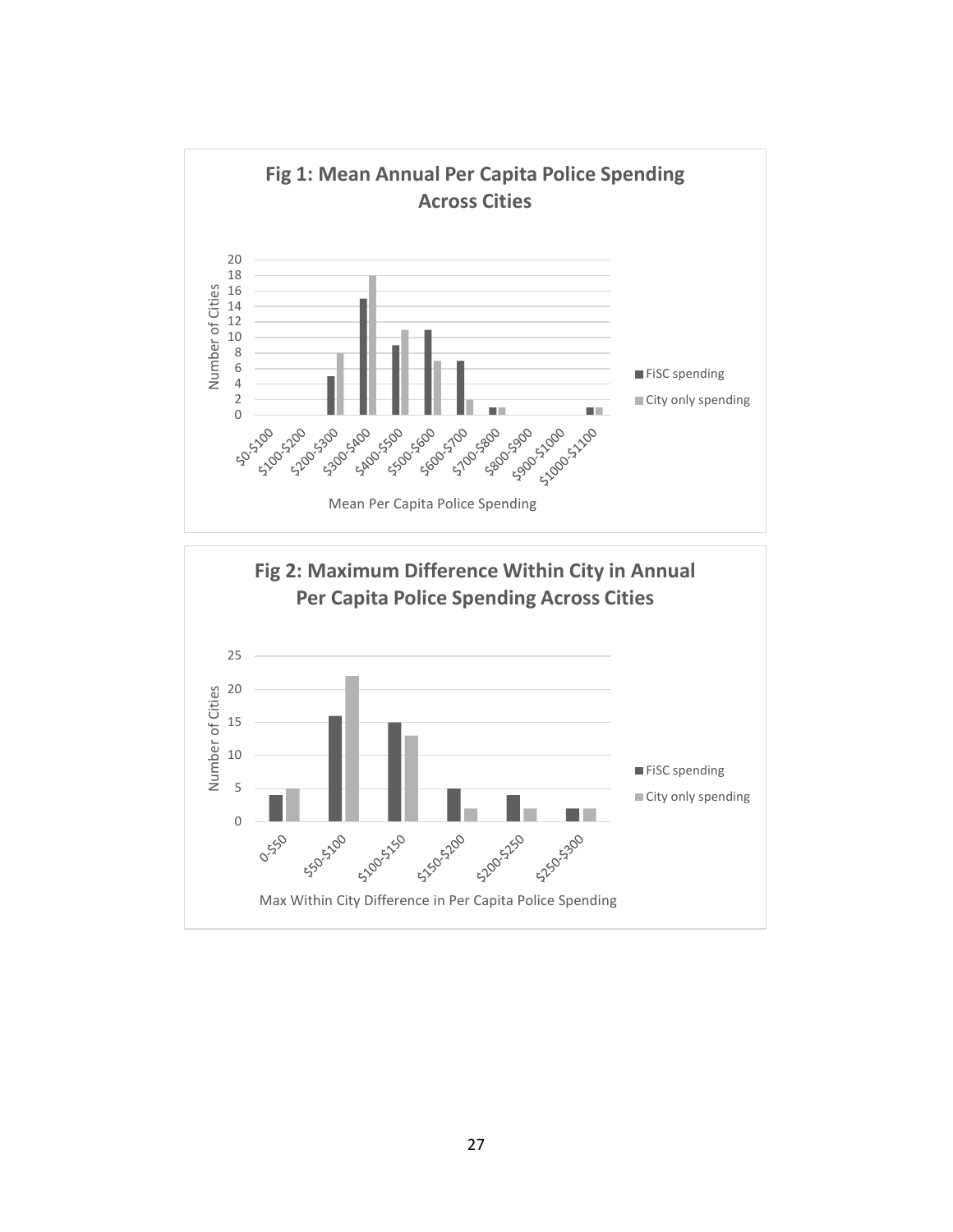|                    |                  | Homicide             | Avg. FISC            |
|--------------------|------------------|----------------------|----------------------|
|                    | City             | <b>Clearance Rt.</b> | <b>Police Budget</b> |
| <b>Bottom Five</b> |                  |                      |                      |
|                    | Chicago          | 0.33                 | \$547                |
|                    | Buffalo          | 0.40                 | \$366                |
|                    | <b>Baltimore</b> | 0.41                 | \$710                |
|                    | Detroit          | 0.42                 | \$543                |
|                    | New Orleans      | 0.42                 | \$410                |
| <b>Top Five</b>    |                  |                      |                      |
|                    | Albuquerque      | 0.75                 | \$390                |
|                    | San Diego        | 0.76                 | \$374                |
|                    | Tulsa            | 0.76                 | \$264                |
|                    | Charlotte        | 0.76                 | \$374                |
|                    | Richmond         | 0.78                 | \$526                |

**Table 2: Homicide Clearance Rates and Police Budgets (2007-2017)**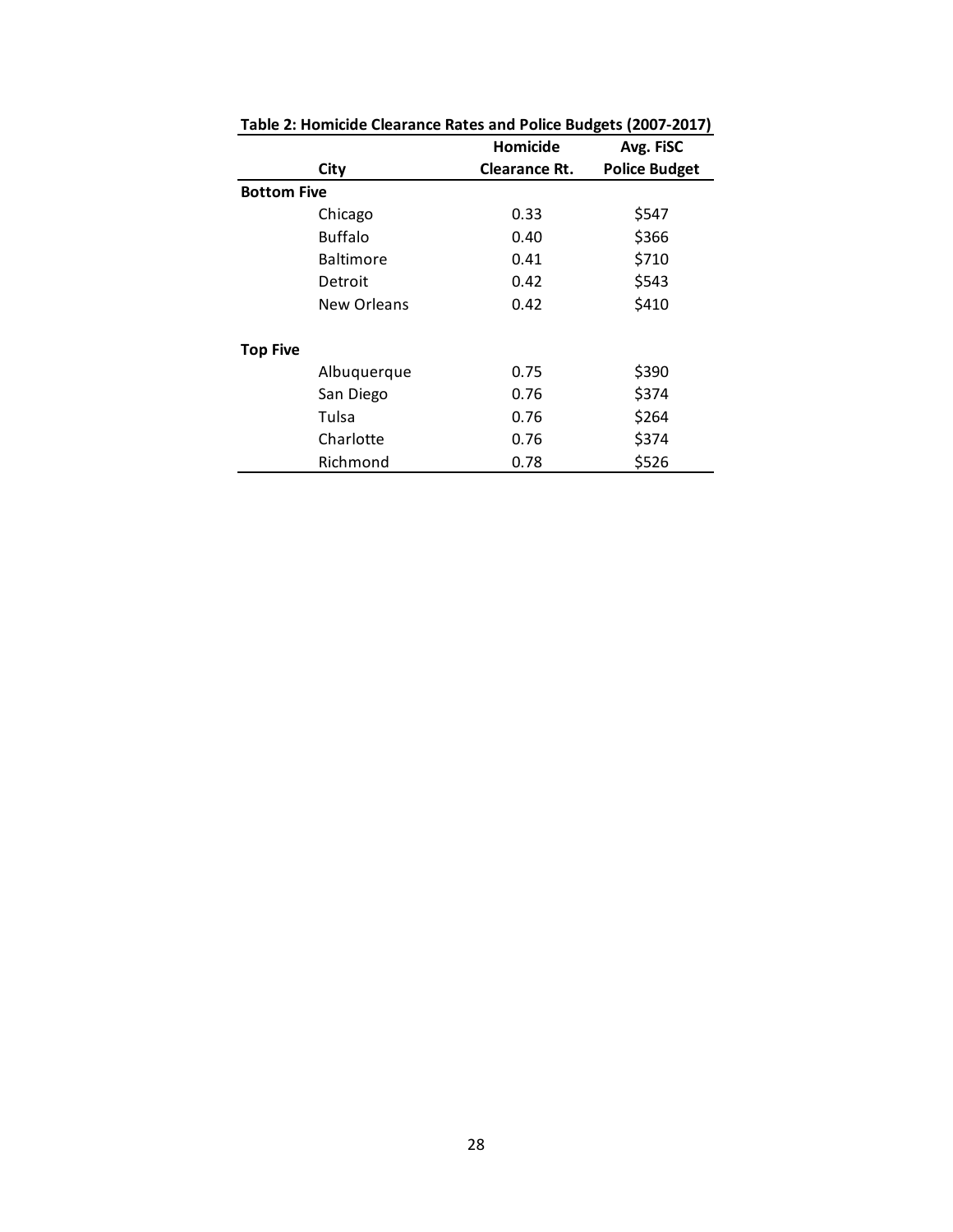|         |                |                  | <b>Males</b>  |      |       |               | <b>Females</b> |       |
|---------|----------------|------------------|---------------|------|-------|---------------|----------------|-------|
| Age     |                |                  |               |      | Clear |               |                | Clear |
| Group   | Race           | Neighborhood     | <b>Number</b> | %    | Rate  | <b>Number</b> | ℅              | Rate  |
| Adult   | Black/Hisp     | > 2/3 Black/Hisp | 32,025        | 65.5 | 0.47  | 3,948         | 8.1            | 0.67  |
| Adult   | Black/Hisp     | < 2/3 Black/hisp | 582           | 1.2  | 0.62  | 116           | 0.2            | 0.74  |
| Adult   | Not Black/Hisp | > 2/3 Black/Hisp | 5,913         | 12.1 | 0.65  | 1,540         | 3.1            | 0.77  |
| Adult   | Not Black/Hisp | < 2/3 Black/hisp | 146           | 0.3  | 0.61  | 45            | 0.1            | 0.80  |
|         |                |                  |               |      |       |               |                |       |
| Elderly | Black/Hisp     | > 2/3 Black/Hisp | 974           | 2.0  | 0.60  | 294           | 0.6            | 0.77  |
| Elderly | Black/Hisp     | < 2/3 Black/hisp | 17            | 0.0  | 0.47  | 4             | 0.0            | 0.75  |
| Elderly | Not Black/Hisp | > 2/3 Black/Hisp | 685           | 1.4  | 0.70  | 362           | 0.7            | 0.86  |
| Elderly | Not Black/Hisp | < 2/3 Black/hisp | 20            | 0.0  | 0.55  | 6             | 0.0            | 0.50  |
|         |                |                  |               |      |       |               |                |       |
| Child   | Black/Hisp     | > 2/3 Black/Hisp | 1,141         | 2.3  | 0.72  | 586           | 1.2            | 0.83  |
| Child   | Black/Hisp     | < 2/3 Black/hisp | 32            | 0.1  | 0.84  | 18            | 0.0            | 0.78  |
| Child   | Not Black/Hisp | > 2/3 Black/Hisp | 281           | 0.6  | 0.79  | 154           | 0.3            | 0.90  |
| Child   | Not Black/Hisp | < 2/3 Black/hisp | 10            | 0.0  | 0.70  | 5             | 0.0            | 0.80  |

**Table 3: Number of Homicides and Clearance Rates by Age, Race, Neighborhood Type, and Sex**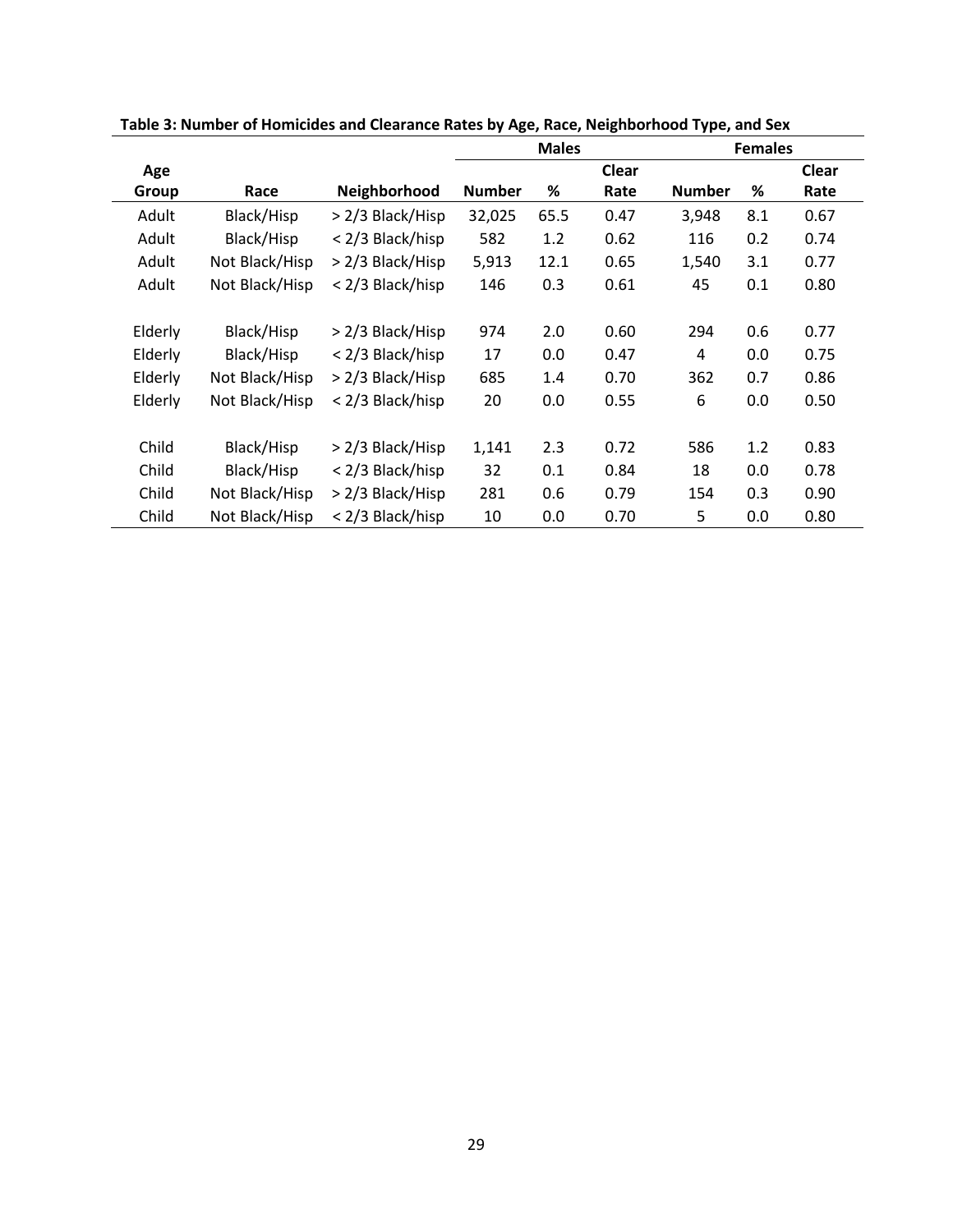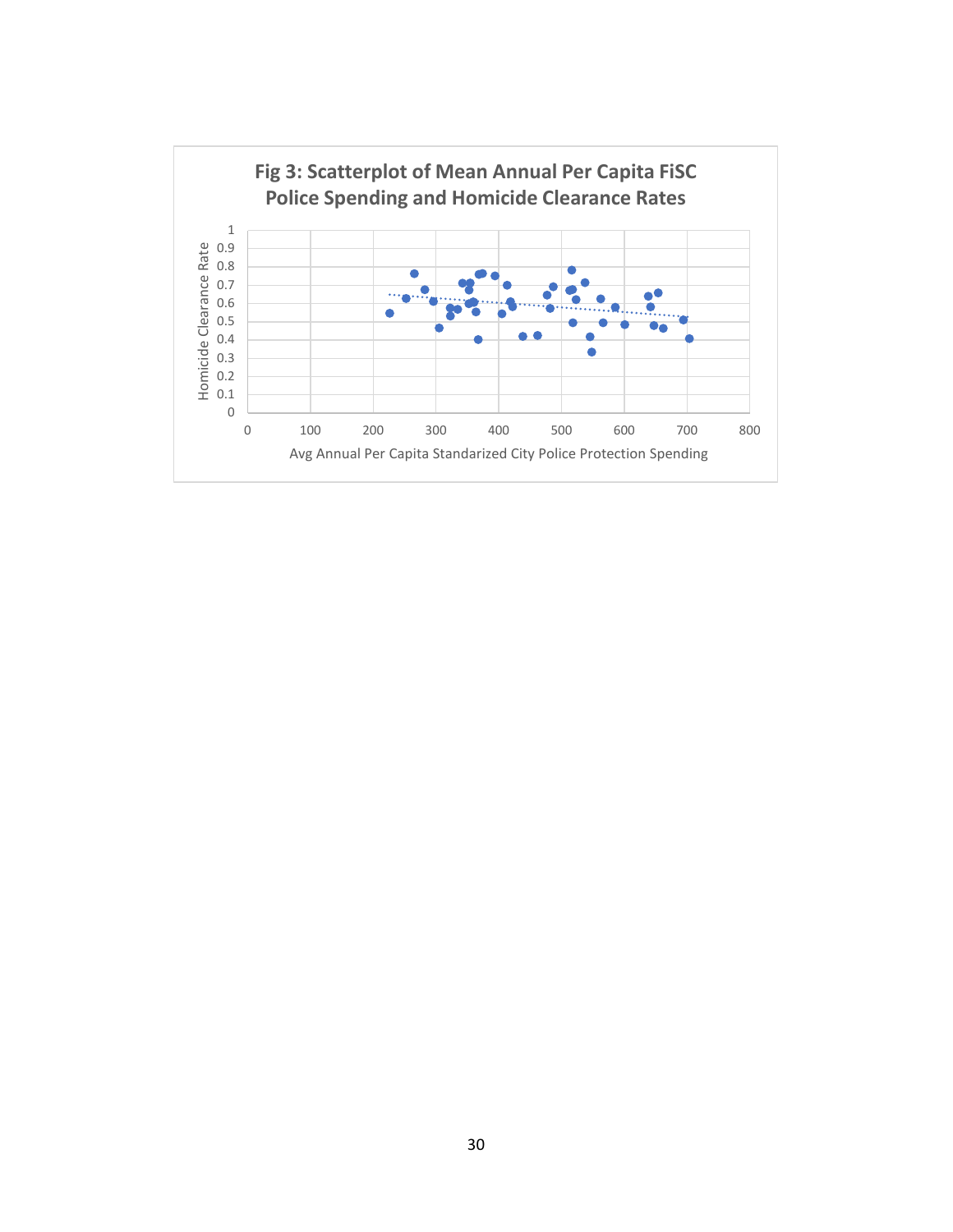|                                            | (1)         | (2)          | (3)         |
|--------------------------------------------|-------------|--------------|-------------|
| Per Capita Police Spending FiSC (\$100s)   | $-0.0244**$ | 0.0055       | 0.0079      |
|                                            | (0.0107)    | (0.0088)     | (0.0150)    |
| City Recent Homicide Rate per 100,000      |             | $-0.0065***$ | $-0.0039**$ |
|                                            |             | (0.0014)     | (0.0018)    |
| Percent Unemployed                         |             | $-0.0039$    | $-0.0099$   |
|                                            |             | (0.0070)     | (0.0084)    |
| <b>City Percent Black</b>                  |             | 0.0022       |             |
|                                            |             | (0.0023)     |             |
| <b>City Percent Hispanic</b>               |             | $-0.0013$    |             |
|                                            |             | (0.0028)     |             |
| City Median HH Income (\$1000s)            |             | 0.0011       |             |
|                                            |             | (0.0053)     |             |
| City Percent Poor                          |             | $0.0051***$  |             |
|                                            |             | (0.0018)     |             |
| City White Isolation Index                 |             | $-0.0043***$ |             |
|                                            |             | (0.0012)     |             |
| City Black Isolation Index                 |             | $-0.0003$    |             |
|                                            |             | (0.0013)     |             |
| City Hispanic Isolation Index              |             | $-0.0002$    |             |
|                                            |             | (0.0016)     |             |
| City Population (in hundreds of thousands) |             | $-0.0002$    |             |
|                                            |             | (0.0016)     |             |
| <b>Victim/Tract Composition Controls</b>   |             | yes          | yes         |
| <b>Region Indicators</b>                   |             | yes          |             |
| <b>City Fixed Effects</b>                  |             |              | yes         |
| <b>Year Fixed Effects</b>                  | yes         | yes          | yes         |
| Observations                               | 459         | 459          | 459         |
| R-squared                                  | 0.1732      | 0.5474       | 0.7689      |

# **Table 4: OLS Regression Results - Using FiSC Budget Measures**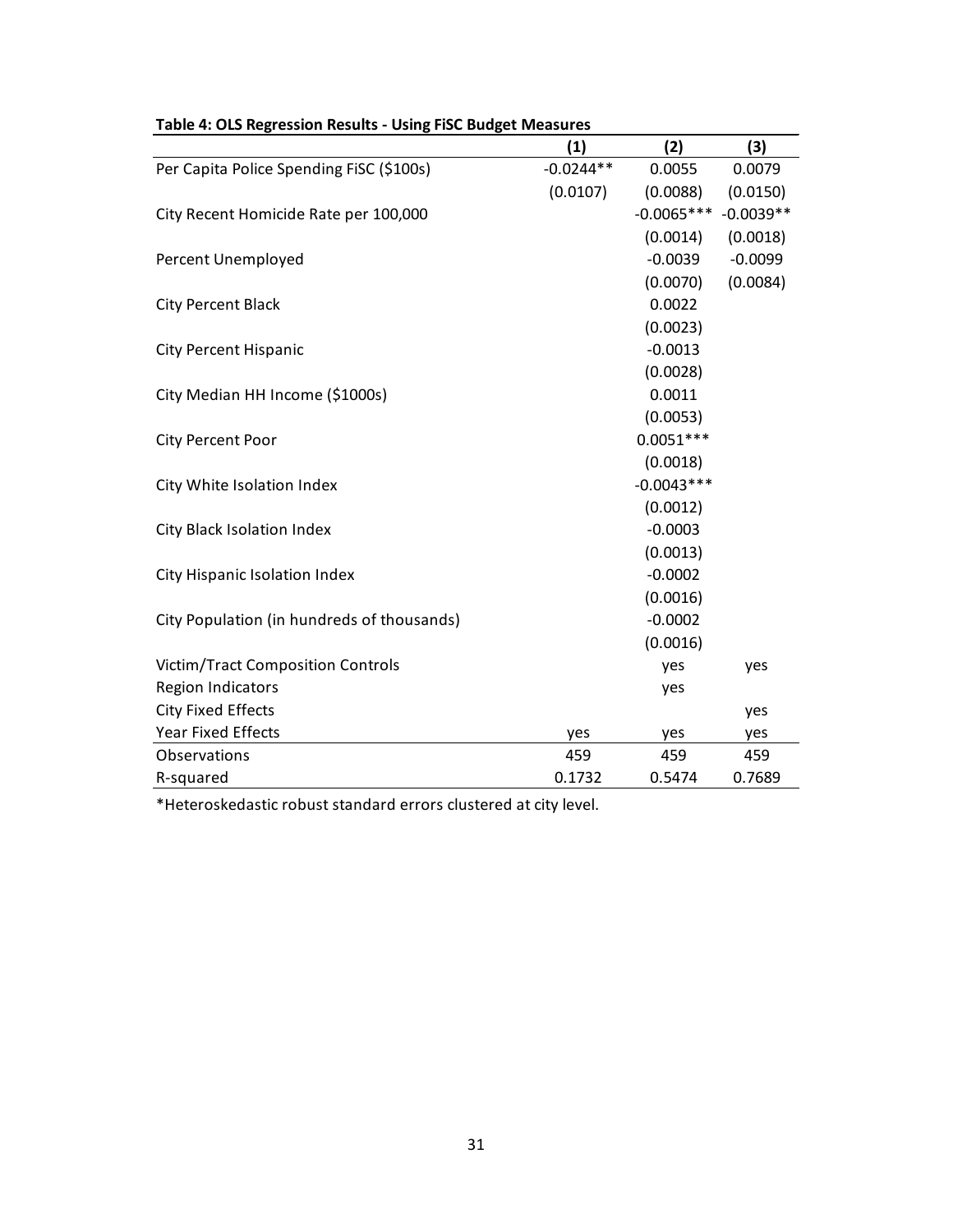|  |  | <b>Table 5: Robustness of OLS Results</b> |  |  |  |
|--|--|-------------------------------------------|--|--|--|
|--|--|-------------------------------------------|--|--|--|

|                |                                    |                                            | Coefficient on              |                  |
|----------------|------------------------------------|--------------------------------------------|-----------------------------|------------------|
| <b>Outcome</b> | City                               |                                            | <b>Per Capita Police</b>    |                  |
| Speification   | <b>Budget Measure</b>              | <b>Control Variables</b>                   | <b>Budget (\$100s)</b>      | <b>Std Error</b> |
| Clear. Rt.     | <b>FiSC</b>                        | Victim/Tract Char. City Char., Region F.E. | 0.0055                      | (0.0088)         |
| Clear. Rt.     | <b>FiSC</b>                        | Victim/Tract Char., City F.E.              | 0.0079                      | (0.0150)         |
| Clear. Rt.     | City Only                          | Victim/Tract Char. City Char., Region F.E. | 0.0033                      | (0.0090)         |
| Clear. Rt.     | City Only                          | Victim/Tract Char., City F.E.              | 0.0078                      | (0.0163)         |
|                |                                    |                                            | Coefficient on              |                  |
| <b>Outcome</b> | City                               |                                            | <b>Ln[Per Capita Police</b> |                  |
|                | <b>Speification Budget Measure</b> | <b>Control Variables</b>                   | Budget (\$100s)]            | <b>Std Error</b> |
| In(Clear. Rt.) | In(FiSC)                           | Victim/Tract Char. City Char., Region F.E. | 0.0678                      | (0.0766)         |
| In(Clear. Rt.) | In(FiSC)                           | Victim/Tract Char., City F.E.              | 0.0592                      | (0.1397)         |
| In(Clear. Rt.) | In(City Only)                      | Victim/Tract Char. City Char., Region F.E. | 0.0013                      | (0.0244)         |
| In(Clear. Rt.) | In(City Only)                      | Victim/Tract Char., City F.E.              | 0.0109                      | (0.1323)         |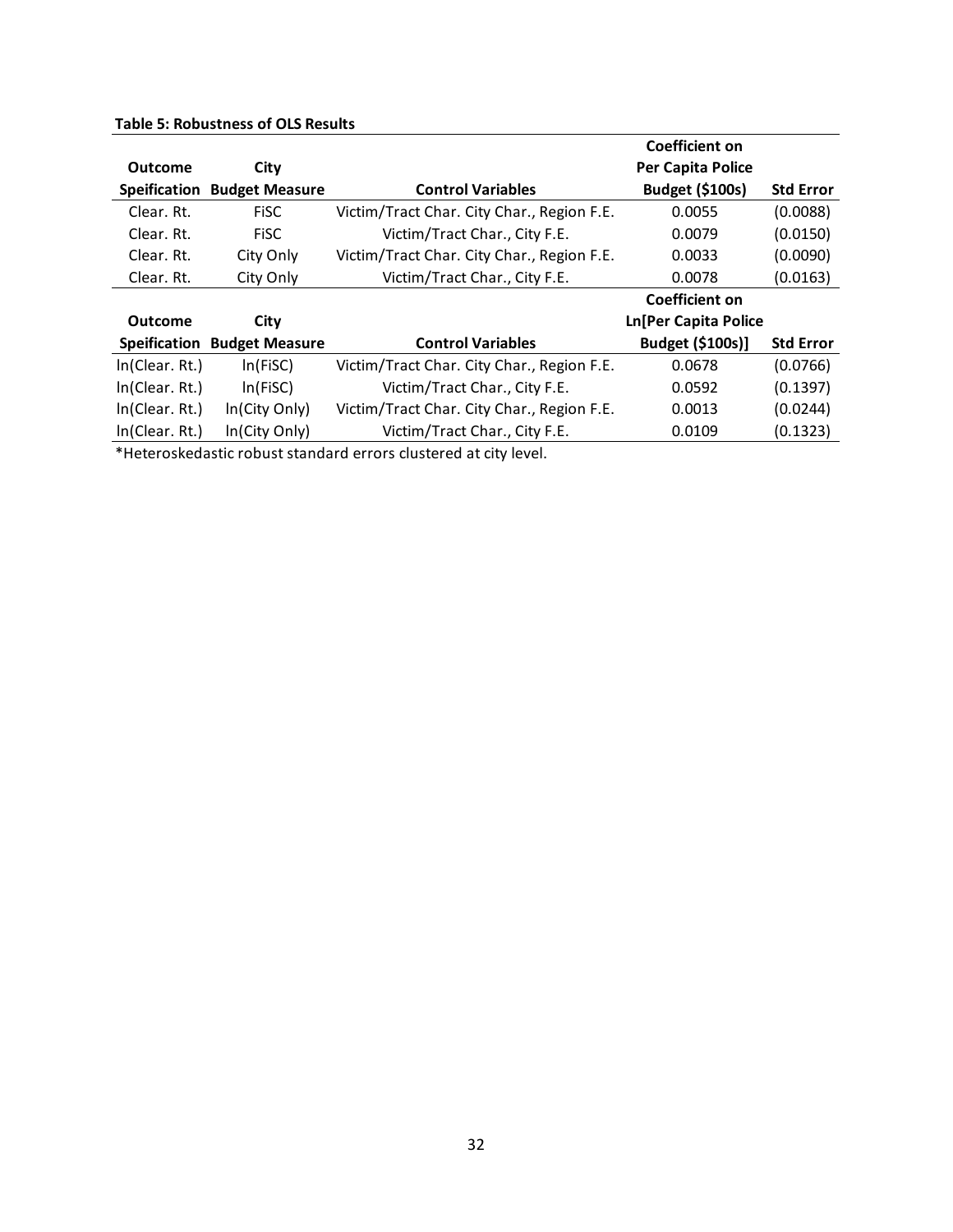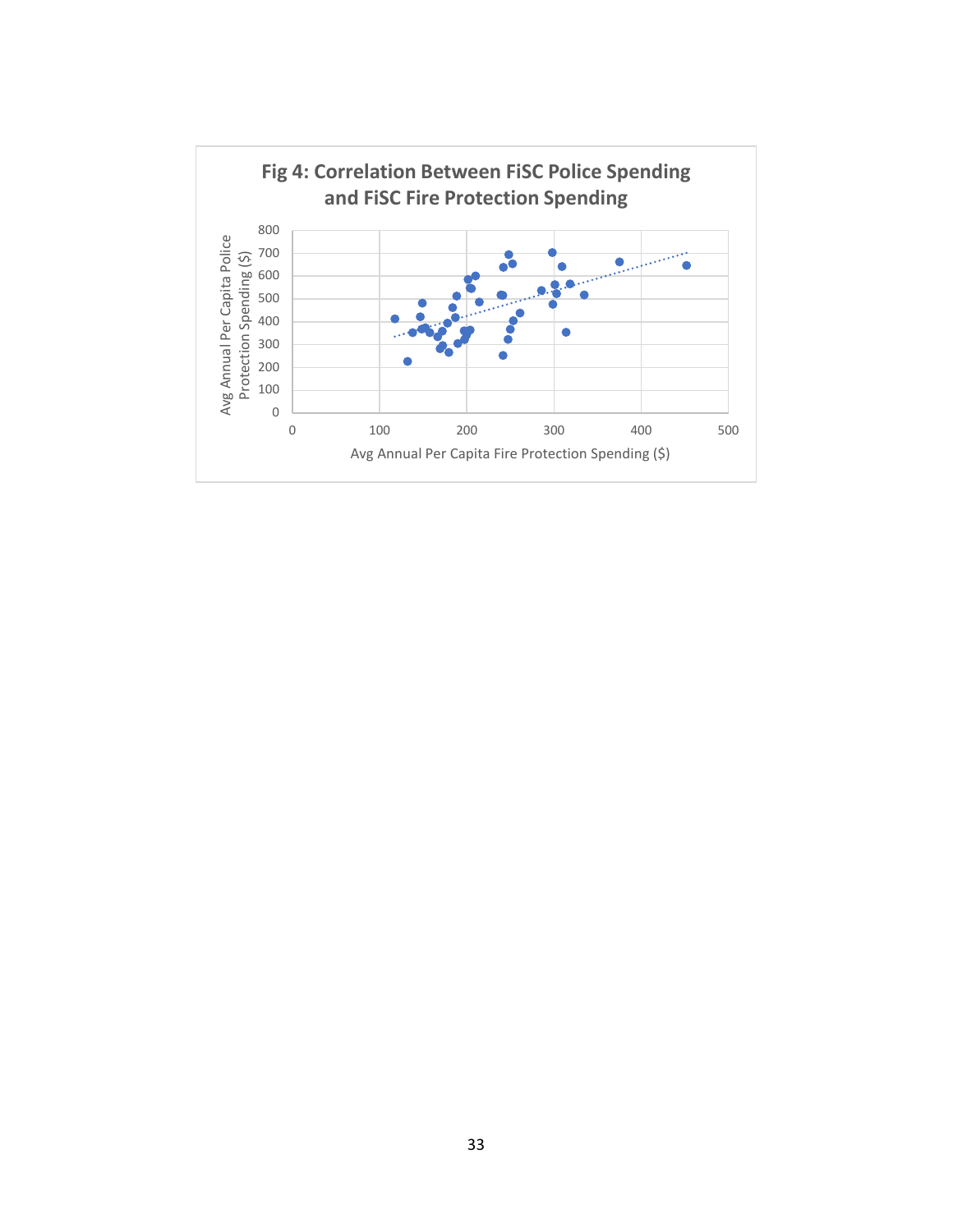|                                            | <b>First-Stage</b> | 2SLS         | <b>First-Stage</b> | 2SLS        |
|--------------------------------------------|--------------------|--------------|--------------------|-------------|
|                                            | (1)                | (2)          | (3)                | (4)         |
| Per Capita Fire Spending FISC (\$100s)     | $0.8647***$        |              | $0.6407***$        |             |
|                                            | (0.1887)           |              | (0.1999)           |             |
| Per Capita Police Spending FISC (\$100s)   |                    | $-0.0001$    |                    | $-0.0046$   |
|                                            |                    | (0.0150)     |                    | (0.0324)    |
| City Recent Homicide Rate per 100,000      | 0.0131             | $-0.0064***$ | 0.0093             | $-0.0038**$ |
|                                            | (0.0208)           | (0.0013)     | (0.0138)           | (0.0017)    |
| Percent Unemployed                         | 0.0915             | $-0.0040$    | 0.0165             | $-0.0098$   |
|                                            | (0.0739)           | (0.0066)     | (0.0368)           | (0.0077)    |
| <b>City Percent Black</b>                  | 0.0130             | $0.0082***$  |                    |             |
|                                            | (0.0214)           | (0.0020)     |                    |             |
| <b>City Percent Hispanic</b>               | 0.0220             | 0.0025       |                    |             |
|                                            | (0.0202)           | (0.0023)     |                    |             |
| City Median HH Income (\$1000s)            | $0.0717**$         | $-0.0009$    |                    |             |
|                                            | (0.0340)           | (0.0028)     |                    |             |
| City Percent Poor                          | $0.1115*$          | 0.0016       |                    |             |
|                                            | (0.0639)           | (0.0049)     |                    |             |
| City White Isolation Index                 | 0.0117             | $0.0050***$  |                    |             |
|                                            | (0.0206)           | (0.0018)     |                    |             |
| City Black Isolation Index                 | 0.0089             | $-0.0040***$ |                    |             |
|                                            | (0.0177)           | (0.0013)     |                    |             |
| City Hispanic Isolation Index              | $-0.0027$          | $-0.0004$    |                    |             |
|                                            | (0.0131)           | (0.0013)     |                    |             |
| City Population (in hundreds of thousands) | 0.0216             | $-0.0002$    |                    |             |
|                                            | (0.0144)           | (0.0015)     |                    |             |
| <b>Victim/Tract Composition Controls</b>   | yes                | yes          | yes                | yes         |
| <b>Region Fixed Effects</b>                | yes                | yes          |                    |             |
| <b>City Fixed Effects</b>                  |                    |              | yes                | yes         |
| <b>Year Fixed Effects</b>                  | yes                | yes          | yes                | yes         |
| F-stat on Excluded Instrument              | 21.00***           |              | 10.28***           |             |
| Observations                               | 459                | 459          | 459                | 459         |
| R-squared                                  | 0.6328             | 0.5461       | 0.9370             | 0.7680      |

**Table 6: 2SLS Regression Results - Instrument FiSC Fire Spending**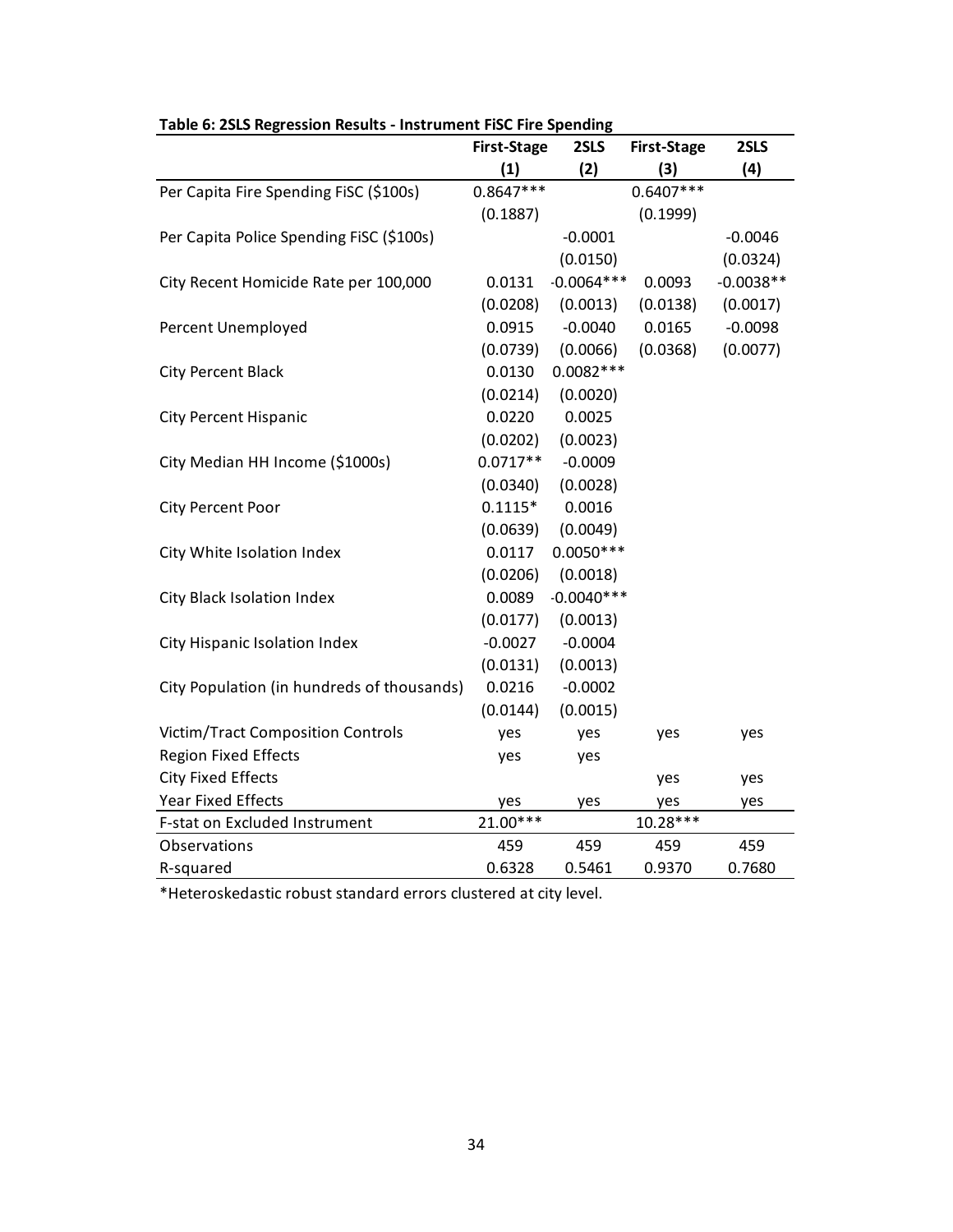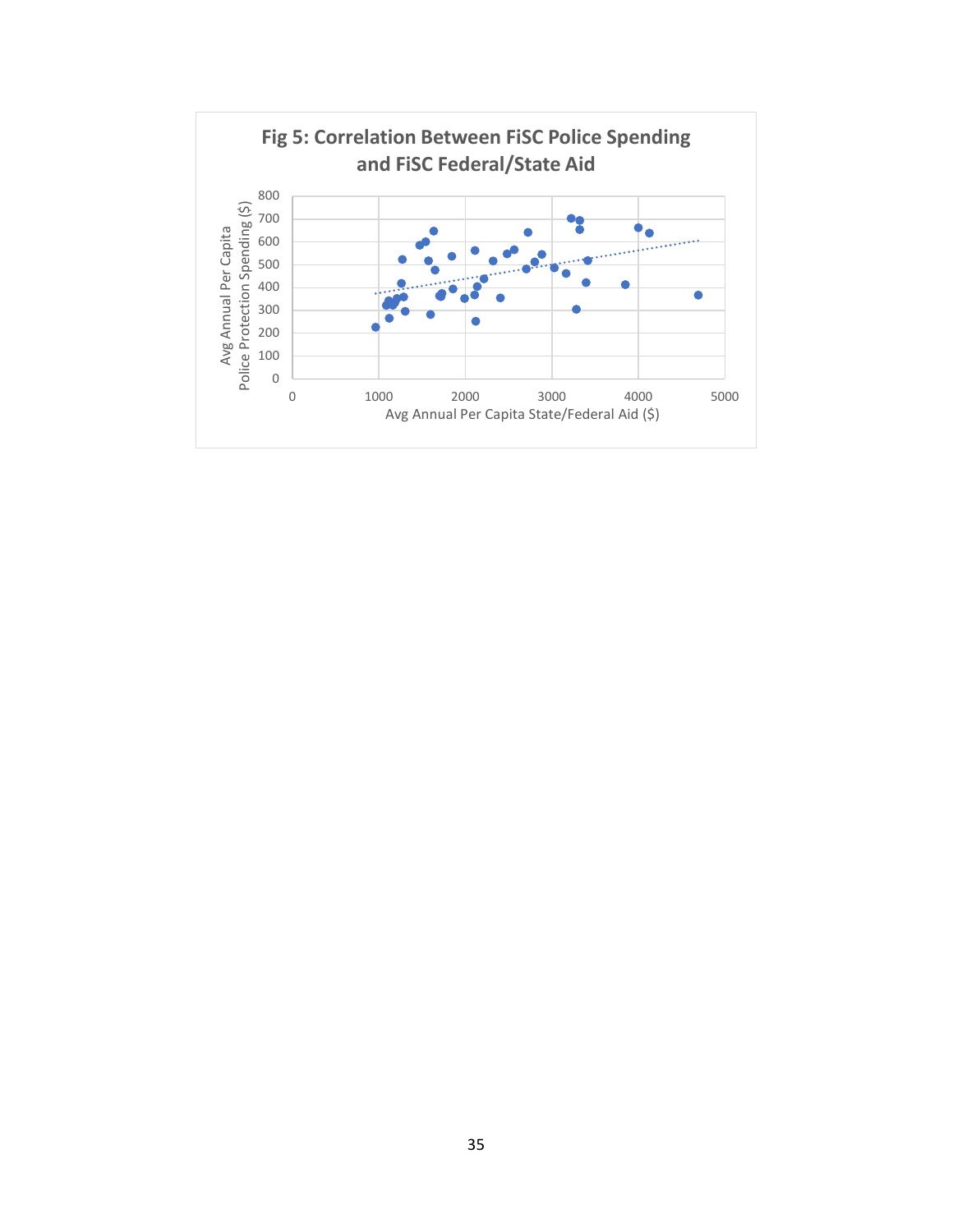|                   |                       |                                            | Coefficient on         |                  |
|-------------------|-----------------------|--------------------------------------------|------------------------|------------------|
|                   | City                  |                                            | Per Capita Police      |                  |
| Instrument        | <b>Budget Measure</b> | <b>Control Variables</b>                   | <b>Budget (\$100s)</b> | <b>Std Error</b> |
| Fire Spending     | <b>FISC</b>           | Victim/Tract Char. City Char., Region F.E. | $-0.0001$              | (0.0150)         |
| Fire Spending     | <b>FISC</b>           | Victim/Tract Char., City F.E.              | $-0.0046$              | (0.0324)         |
| State/Fed. Grants | <b>FISC</b>           | Victim/Tract Char. City Char., Region F.E. | $-0.0476$              | (0.0429)         |
| State/Fed. Grants | <b>FISC</b>           | Victim/Tract Char., City F.E.              | 0.0007                 | (0.1068)         |
| Fire Spending     | City Only             | Victim/Tract Char. City Char., Region F.E. | $-0.0132$              | (0.0283)         |
| Fire Spending     | City Only             | Victim/Tract Char., City F.E.              | $-0.0133$              | (0.0402)         |
| State/Fed. Grants | City Only             | Victim/Tract Char. City Char., Region F.E. | 0.0149                 | (0.0804)         |
| State/Fed. Grants | City Only             | Victim/Tract Char., City F.E.              | $-0.0045$              | (0.0754)         |

#### **Table 7: Robustness of 2SLS Estimates**